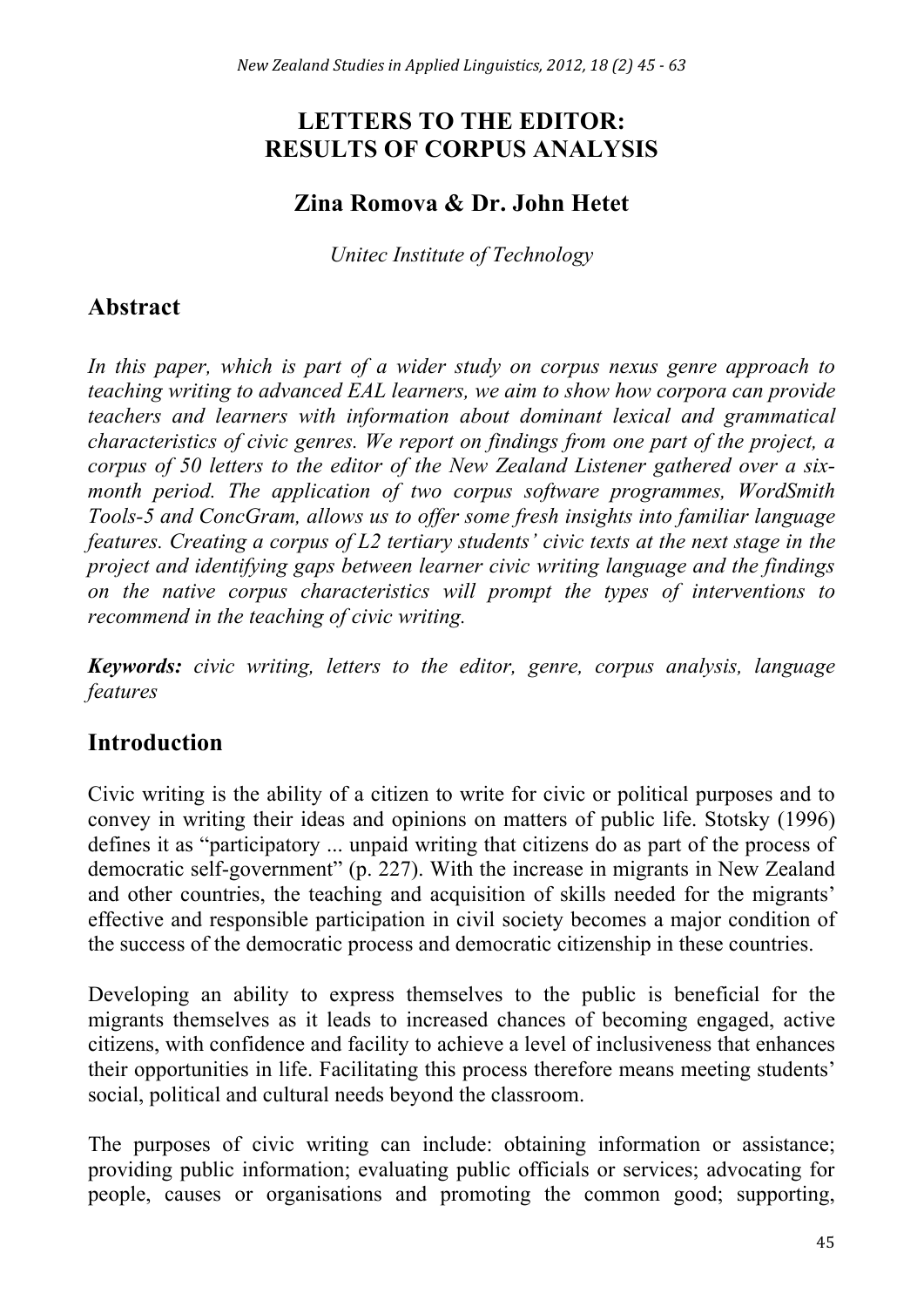opposing or modifying existing or proposed laws or policies. The civic genre therefore includes a variety of sub-genres: written speeches, petitions, resolutions, newsletters for political or civic groups, letters to legislators and newspapers, submissions on city council plans. The texts can be written by individuals expressing their positions or by groups of individuals trying to achieve a common goal.

Because civic writing ability is so important for both individuals and the community, an issue arises as to how teachers can help students develop the required skills. On the way to achieving this, the first step is for the teachers and learners to understand the requirements and principles of the genre. For this, we require a systematic means of describing native English writers' texts. Since the start of genre studies in 1990 (Swales, 1990), in identifying the principles and regularities of text types, genre analysts have been often assisted by the use of corpus analysis. Analysis of a genre based on data obtained from a small corpus of texts has become a widely used method of obtaining information about language use (Ghadessy, Henry & Roseberry, 2001; Handford, 2010). Such genre analyses have derived information about academic genres (e.g. Tribble, 2002; Swales & Lee, 2006), as well as about English genres in professional settings (e.g. Bhatia, 2004; McCarthy & Handford, 2004). Yet, some civic genres of writing, letters to a newspaper editor in particular, present an under-researched area in both genre and corpus studies (O'Keffe, 2006). The first stage of a project on corpus nexus genre approach to teaching writing reported in this paper is designed to fill the gap.

By comparing the information derived from a native writer corpus of letters to the editor and that of tertiary L2 students, we hope to be able to add to the growing number of genre studies that have contributed to developing corpus-informed syllabi, teaching and learning materials, and classroom activities.

# **Literature Review**

## **Corpus-based genre studies**

Corpus-based genre studies have been providing descriptions of specialist selected genres for many years. Fries (1940), long before the term corpus-based was coined, provided an early descriptive study of grammatical features of a corpus of 2000 letters written to the US government, which served as a base for his path-finding work *American English Grammar*. Since the start of computer-based corpus linguistics, Biber (1988) has examined the language features of 23 different genres and proposed a framework for text analysis largely based on the analysis of its linguistic features.

Since Swales's (1990) seminal book on genre, the notion of genre has been extremely significant in L2 research (Bhatia, 2004; Paltridge, 2001; Swales, 2004), and its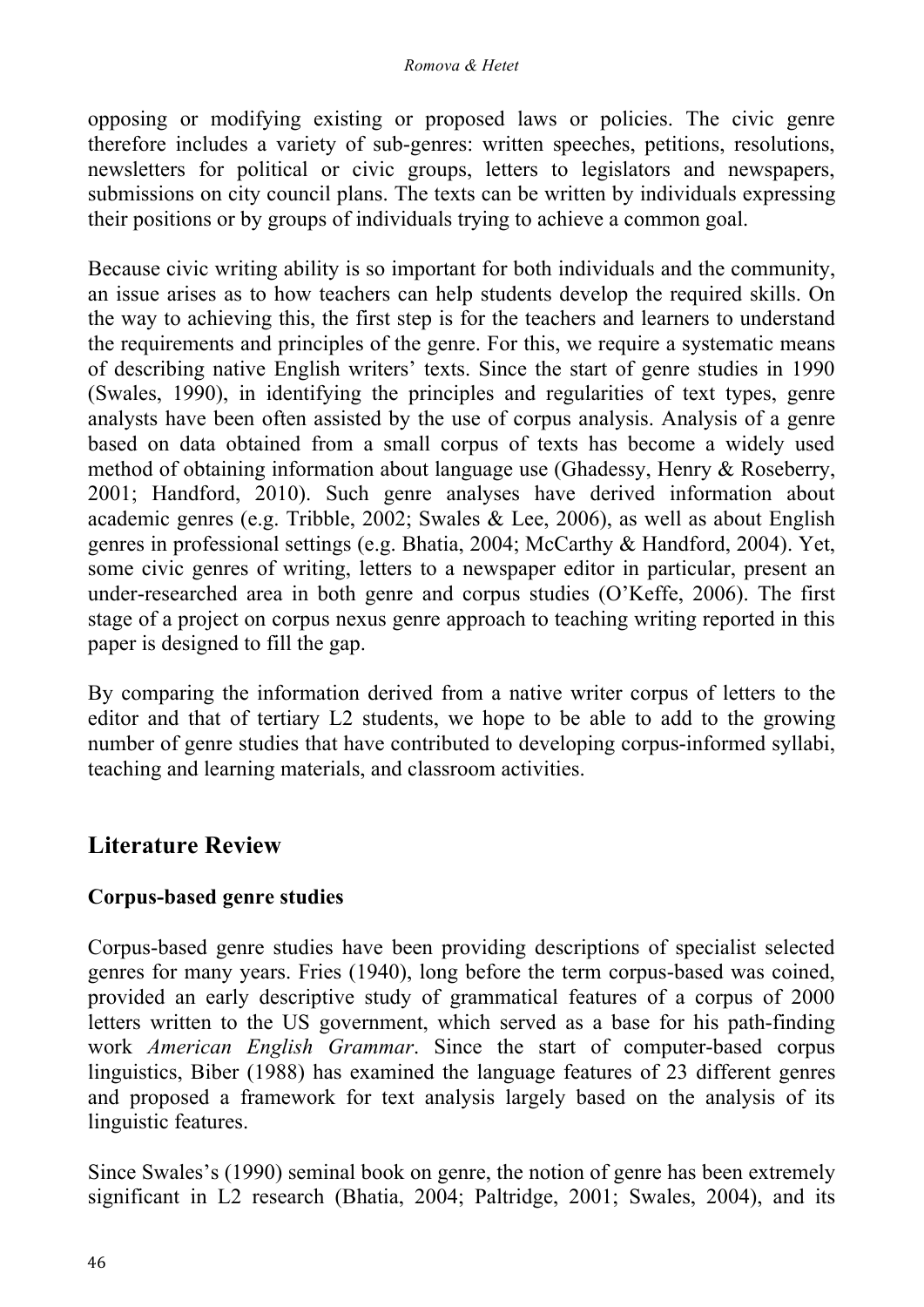development has gone in two directions. One has been a more detailed analysis of the concept of discourse community (Miller, 1994; Swales, 1998). The other, which is strongly supported by corpus application, has involved detailed analysis of specific language features used in particular genres (Hyland, 1998; 2004). Corpus-based genre studies have over the years provided insights into prototypical linguistic features of specific genres – hence insights for syllabus and material design (Swales & Feak, 2000, 2004). The majority of these studies have focussed on various academic genres (Hyland, 2000; Conrad, 1996; Biber, 2006, 2010) and on professional or workplace genres (Dos Santos, 2002; Connor & Upton, 2004; McCarthy & Handford, 2004; Koester, 2006; Flowerdew & Wan, 2010).

Corpus-based research has shown interesting differences between genres, and between different areas and disciplines within the same genre. Examples of these are: the interesting variations in the use of hedging in different academic disciplines and in articles published in academic journals and those in 'popular' ones (Myers, 1992; Bloor & Bloor, 1993); the differences in the use of epistemic modality and downtoners across genres and across different disciplines within the academic genre (Rizomilioti, 2006); the different functions of lexical bundles in published academic prose in different disciplines (Cortes, 2004); and differences in citation practices across different disciplines (Hyland, 1999, 2005, 2008; Hunston, 2000; Bloch, 2009). Dudley-Evans (2000) therefore argues for a theory of genre that "goes beyond the ideas of prototypicality to acknowledge that variation in the discourse structuring of genres is a key factor" (p. 10), and the teaching of academic writing in particular needs to reflect this variation. Bhatia (2004) emphasises the related concepts of "convention and constraint" (p.23) in a genre, and how these concepts find realisation in lexico-grammatical forms. Studying genre can show how to link the use of these forms to the social practices of the users.

Interestingly, it is in the area of English for Specific Purposes where corpora are now taking on an increasingly mainstream role (Belcher, 2006; Flowerdew, 2009) with the compilation of small "localised", "specialised" corpora sometimes compiled by the class tutor or the students (Flowerdew, 2002; Handford, 2010). Unlike mega-corpora, compiled of differing texts, small, specialised corpora help the researcher identify the particular characteristics of texts used in particular discourse communities or environments that distinguish them from texts used in other discourse communities or environments (Flowerdew, 2004; Lee, 2008).

Researchers have widely used small, specialised corpora (Hyland, 2002; Tribble, 2002) since they are effective in raising teachers' and students' awareness of the nature of particular genres, a goal consistent with ours. For example, J. Bloch (2010) aims to develop a database of sentences which could be later used for developing teaching materials or could be accessed on line specifically for helping academic writing students use reporting verbs appropriately to their rhetorical purpose. Brian Rutherford (2005) demonstrates the value of a corpus approach to analysing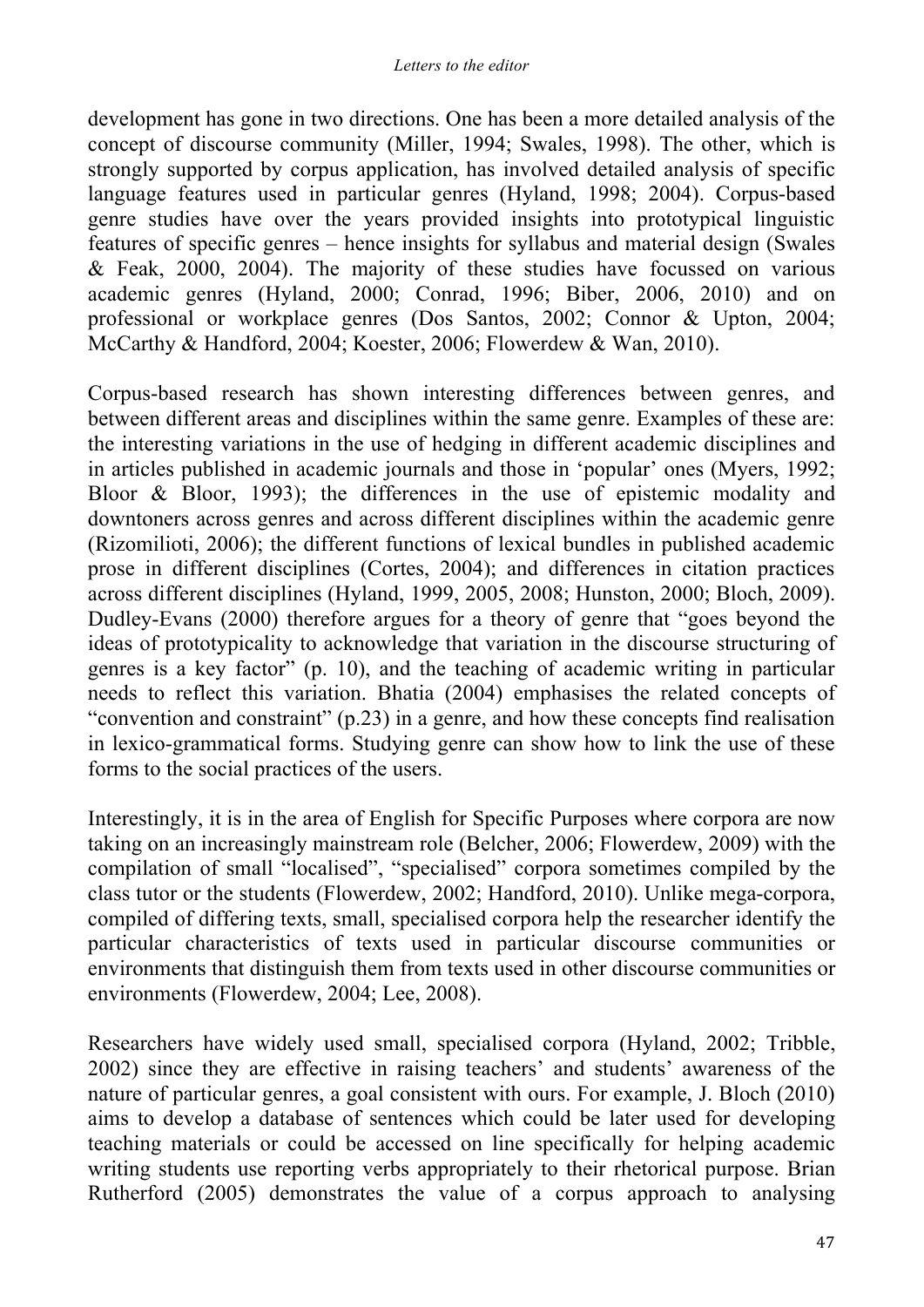accounting narratives in corporate annual reports. John Flowerdew and Alina Wan, exploring the genres of tax computation letters (2006) and the company audit report (2010), conclude that the linguistic, corpus-based approach can be effectively complemented by the contextual approach to genre analysis including ethnographic techniques of observation and interview. Michael Handford (2010) shows how small, specialised corpora, providing for the use of a combination of genre and corpus approaches, can answer the main point of criticism levelled at corpus linguistics, that of decontextualisation.

#### **Civic genres: letters to the editor**

The important need to understand and practise civic written genres for the health of a democratic society gets regularly reinforced in literature on mass media (Stotsky, 1996; Simmons, 2010; Bean, 2011). Communication scholars, with their interest in journalism, argue that in reality access to newspaper-mediated public debate is limited by the concerns of the editors and publishers and the need for good copy. Nevertheless, letters-to-the-editor are important because they are among the few concrete phenomena that, having the rhetorical purpose to persuade, "give the abstraction 'the public debate' whatever reality it has" (Nielsen, 2010, p. 21). Analysing letters-to-the-editor in the Danish newspaper *Politiken*, Nielsen places them into three sub-genres: storytelling, criticism, and appeal. Pounds (2006) employs contrastive analysis to compare Italian and British examples of letters-tothe-editor as forums for public participation. Bean (2011) turns his attention to the need to understand how language is used by members of the discourse communities that the genres belong to: "before writers can revise effectively, they must appreciate what readers expect and need within a given genre" (p. 32).

However, what has emerged from surveying this selection of research literature is the notable absence of examples of corpus-based analyses of civic writing.

# **The study**

This study is based on a larger study that aims to create a corpus-informed syllabus for teaching civic genres of writing. Therefore, the broad research question that guides the wider study is: What language areas should instructional interventions focus on in the teaching of genres of civic writing? The first stage of the project reported in this paper however focuses on the question: What are the distinctive key words characteristic of letters-to-the-editor produced by native English-speaking New Zealand writers, and what are the significant patterns of language use characterising this genre?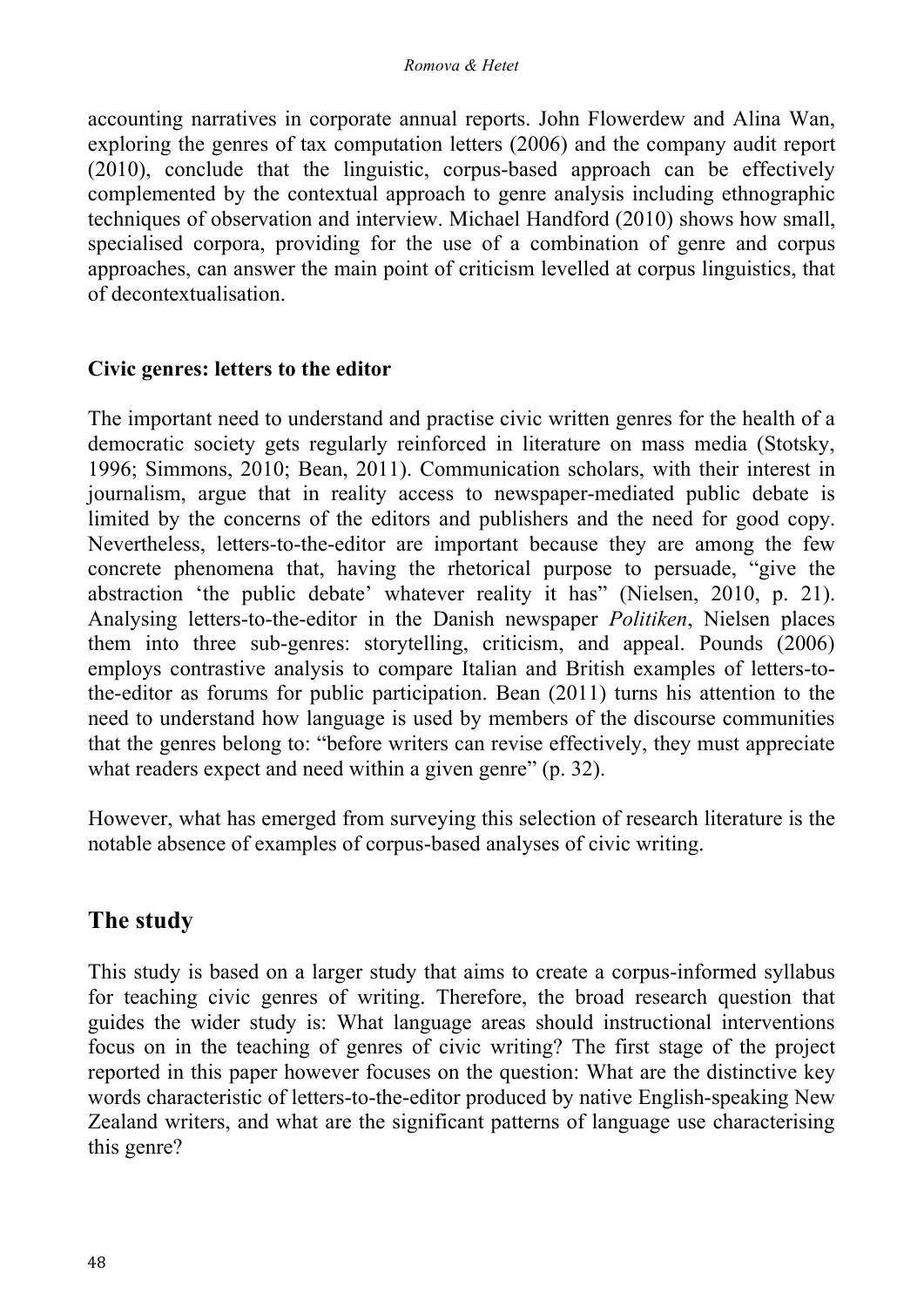Our approach to genre is informed by Swales, Hyland, and the associated English for Specific Purposes school. Our research follows the tenet that "the most useful corpus for learners of English is the one which offers a collection of *expert performances"* (Bazerman, 1994, p.131) in genres which have relevance to the needs and interests of the learners (Tribble, 2002).

#### **Design and participants of the study**

To study the features of the genre, we selected 50 letters-to-the-editor (10,675 words) written to the weekly magazine the *New Zealand Listener* in the first half of 2011 and put them onto an electronic database, where they were turned into *plaintext* to enable corpus linguistics software to carry out specific analysis. The letters included were all those published in the electronic issues of the magazine over the named period of time although the electronic version of the magazine often contains fewer letters than the print version.

With a total circulation of 63,238 and an estimated weekly readership of 287,000, the *New Zealand Listener* is the country's most-read weekly current affairs magazine (New Zealand Audit Bureau of Circulation, 2011). Letters-to-the-editor provide a significant forum for public debate on issues specific to the New Zealand context and the selection of the letters for our analysis presents a cross-section of those issues at the time. The identities of the letter writers are protected and no information is available on their age, gender, education, or background.

Our corpus was further manipulated and searched using corpus software programmes WordSmith Tools 5 (Scott, 2008) and ConcGram 1.0 (Greaves, 2009). WordSmith has three search tools: WordList, KeyWords and Concord. The WordList tool supplies a list of the words used in the corpus in the order of their frequencies. KeyWords provides information about words (key words) which stand out in the corpus under analysis as having an unusually high or low frequency in comparison to a base reference corpus – the Wellington Corpus of Written New Zealand English (WCW) in our case – and may therefore characterise a text or a genre. The first step in generating a keyword list was producing a frequency list from the small corpus (letters-to-the-editor), which then was compared to a larger reference list (WCW) to find the differences in rankings.

The Concord function was employed, following M. Scott's (2010) recommendation, to derive concordance lines with the discovered frequent words and keywords highlighted as the central words on these lines. The concordance lines allowed us to investigate a wide range of language patterns. Together, the software tools revealed the lexico-grammatical choices made by the letter writers, helped determine reoccurring language patterns and create a list of lexical and grammatical patterns characteristic of the genre.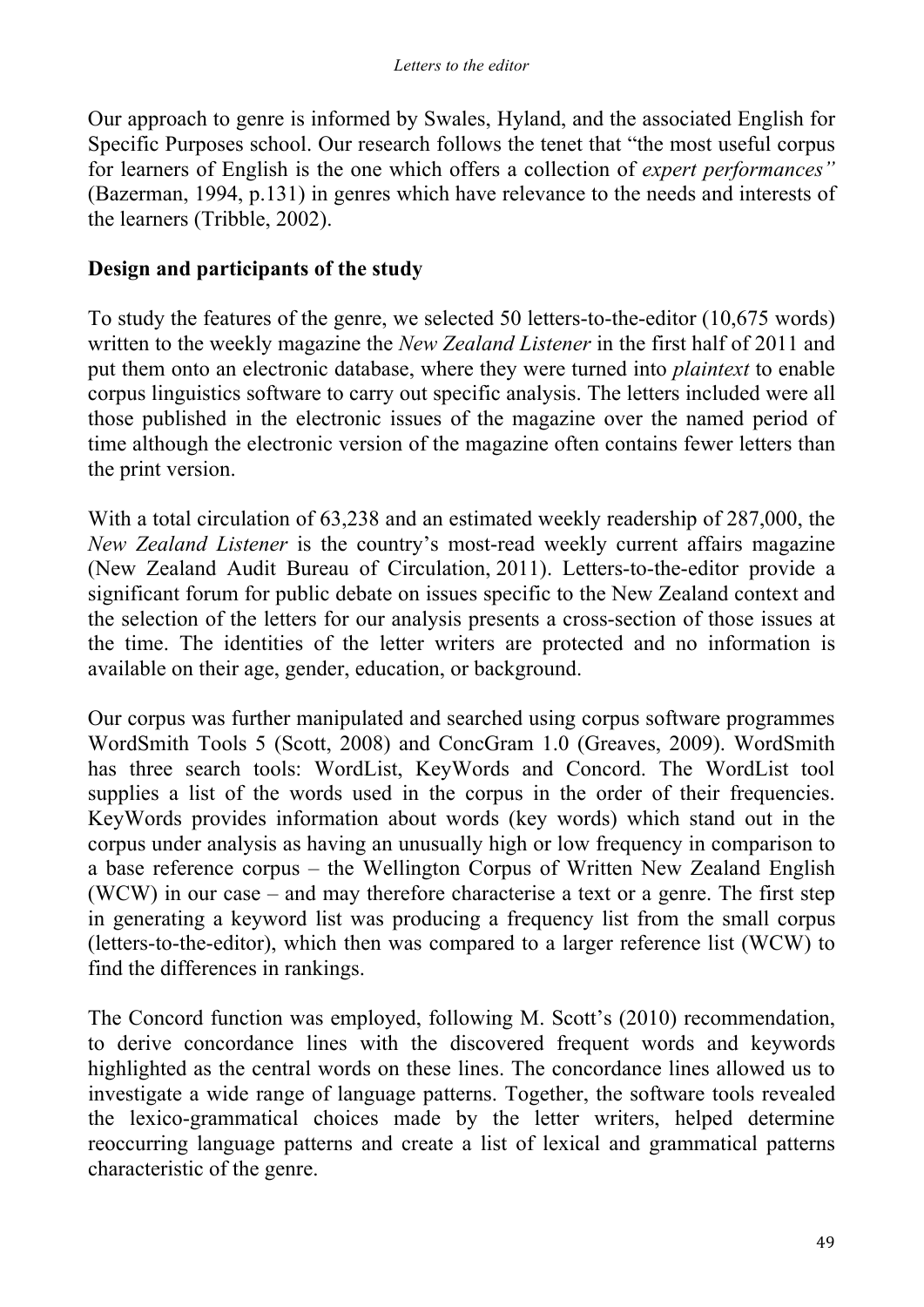# **Findings**

## **Frequencies**

### **Table 1: Word frequencies – Wordlist**

| $\mathbf{1}$     | the                 | 609 | 5.7983 %    | 39     | its        | 32     | 0.3047 %     |
|------------------|---------------------|-----|-------------|--------|------------|--------|--------------|
| $\frac{2}{3}$    | to                  | 338 | 3.2181 %    | 40     | will       | 32     | 0.3047%      |
|                  | and                 | 320 | 3.0467 %    | 41     | has        | 30     | 0.2856 %     |
| $\overline{4}$   | of                  | 298 | 2.8373 %    | 42     | if         | 29     | $0.2761\ \%$ |
| 5                | a                   | 231 | 2.1994 %    | 43     | when       | 29     | 0.2761 %     |
| $\boldsymbol{6}$ | $\operatorname{in}$ | 177 | 1.6852 %    | 44     | been       | 28     | 0.2666 %     |
| $\overline{7}$   | is                  | 138 | 1.3139 %    | 45     | people     | 27     | 0.2571 %     |
| 8                | that                | 110 | 1.0473 %    | 46     | who        | 27     | 0.2571 %     |
| 9                | for                 | 103 | 0.9807 %    | 47     | what       | 26     | 0.2475 %     |
| $10\,$           | as                  | 89  | 0.8474 %    | 48     | can        | 25     | 0.2380 %     |
| 11               | $\boldsymbol{I}$    | 84  | 0.7998%     | 49     | one        | 25     | 0.2380 %     |
| 12               | not                 | 77  | 0.7331 %    | 50     | So         | 25     | 0.2380 %     |
| 13               | it                  | 76  | 0.7236%     | 51     | should     | 25     | 0.2380 %     |
| 14               | with                | 74  | 0.7046 %    | 52     | work       | 25     | 0.2380 %     |
| 15               | are                 | 73  | 0.6950 %    | 53     | had        | 24     | 0.2285 %     |
| 16               | be                  | 72  | 0.6855 %    | 54     | up         | 24     | 0.2285 %     |
| 17               | have                | 68  | 0.6474 %    | 55     | there      | 23     | 0.2190 %     |
| 18               | on                  | 66  | 0.6284 %    | 56     | us         | 22     | 0.2095%      |
| 19               | New                 | 65  | 0.6189 %    | 57     | years      | 21     | 0.1999 %     |
| 20               | this                | 63  | 0.5998 %    | 58     | government | 20     | 0.1904 %     |
| 21               | we                  | 63  | 0.5998 %    | 59     | them       | 20     | 0.1904%      |
| 22               | was                 | 62  | 0.5903 %    | 60     | any        | 19     | 0.1809 %     |
| 23               | by                  | 58  | 0.5522 %    | 61     | life       | 19     | 0.1809 %     |
| 24               | our                 | 57  | 0.5427%     | 62     | $\rm no$   | 19     | 0.1809 %     |
| 25               | you                 | 47  | 0.4475%     | 63     | such       | 19     | 0.1809 %     |
| 26               | from                | 46  | 0.4380 %    | 64     | than       | 19     | 0.1809 %     |
| 27               | Zealand             | 44  | 0.4189 %    | 65     | which      | 18     | 0.1714 %     |
| 28               | they                | 40  | 0.3808 %    | 66     | your       | 18     | 0.1714%      |
| 29               | but                 | 39  | 0.3713 %    | 67     | because    | 17     | 0.1619 %     |
| 30               | more                | 39  | 0.3713 %    | 68     | July       | 17     | 0.1619 %     |
| 31               | my                  | 38  | 0.3618 %    | 69     | out        | 17     | 0.1619 %     |
| 32               | an                  | 37  | $0.3523~\%$ | $70\,$ | these      | 17     | 0.1619 %     |
| 33               | their               | 36  | 0.3428 %    | 71     | those      | $17\,$ | 0.1619 %     |
| 34               | $\,at$              | 35  | 0.3332 %    | 72     | would      | 17     | 0.1619%      |
| 35               | <sub>or</sub>       | 35  | 0.3332 %    | $73\,$ | his        | 16     | 0.1523 %     |
| 36               | about               | 33  | 0.3142 %    | 74     | into       | 16     | 0.1523 %     |
| 37               | all                 | 33  | 0.3142 %    | 75     | only       | 16     | 0.1523 %     |
| 38               | were                | 33  | 0.3142 %    |        |            |        |              |
|                  |                     |     |             |        |            |        |              |

**Note:** modal verbs are in **bold**, and pronouns and *it* and *that* are in *bold italics*.

The frequency wordlist obtained from *ConcGram WordList* search tool picks up areas for investigation out of the 10675 words contained in the 50 letters- to-theeditor. The majority of the first 75 words in the Table 1 are grammatical words that are commonly most frequent in most written texts (Kennedy 1998; O'Keefe, McCarthy & Carter 2007) and the words *New Zealand, government, July, years, people* occur frequently for obvious reasons in a New Zealand periodical. Except for prepositions, articles, conjunctions and conjunctive adverbs, the words in the list fall into three groups: personal and possessive pronouns in the nominative or the objective case, modal verbs and the grammatical words *it* and *that.*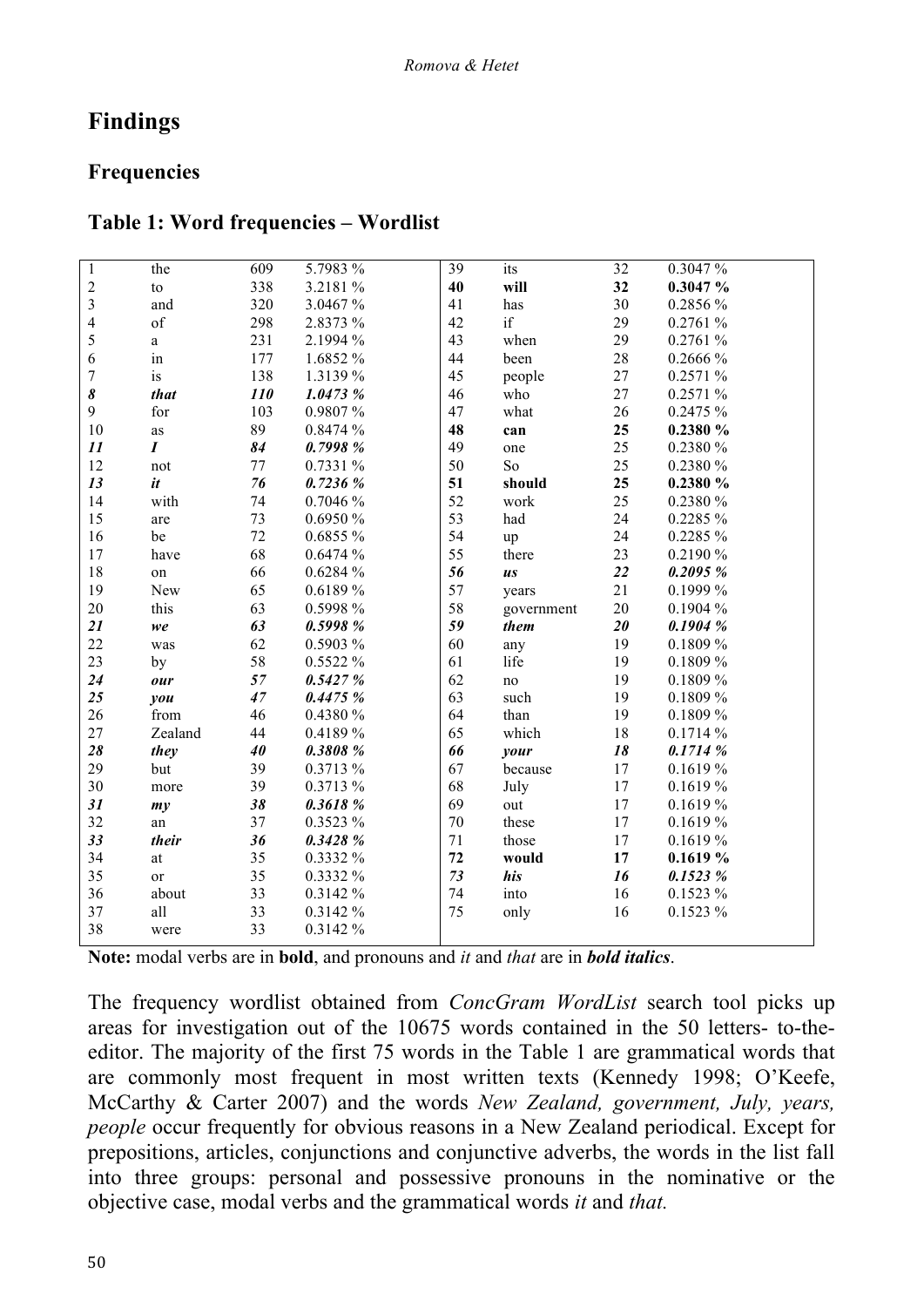## **Keywords**

The significance of the three named word groups in the genre was confirmed by the data obtained from the Keyword tool. Out of those words, the pronouns *our* and *we* stand out particularly, showing high keyness (80.67 and 40.09) and occupying positions 3 and 14 on Table 2 respectively.

### **Table 2: Keywords**

| r.              |                 | <b>KeyWords</b> |         |                    |               |                |              |          |      |              |                              |            |
|-----------------|-----------------|-----------------|---------|--------------------|---------------|----------------|--------------|----------|------|--------------|------------------------------|------------|
| File            | Edit            | View            | Compute | Settings Window    |               | Help           |              |          |      |              |                              |            |
|                 | N               |                 |         |                    | Key word      | Freq.          | %            | . Freq.  |      | RC. % eyness |                              | PemmasSSet |
|                 | 1               |                 |         |                    | Ś             | 78             | 0.73         | 578      | 0.05 |              | 254.92 000000                |            |
|                 | $\overline{2}$  |                 |         |                    | ACC           | 17             | 0.16         | 5        |      |              | 133.81 000000                |            |
|                 | $\overline{3}$  |                 |         | LONG-TERM          |               | 13             | 0.12         | 0        |      |              | 120.28 000000                |            |
|                 | $\overline{4}$  |                 |         |                    | OUR           | 57             | 0.53         | 1,292    | 0.12 |              | 80.67 000000                 |            |
|                 | $\overline{5}$  |                 |         |                    | JULY          | 17             | 0.16         | 73       |      |              | 71.50 000000                 |            |
|                 | $\frac{6}{7}$   |                 |         |                    | <b>ASYLUM</b> | 11             | 0.10         | 16       |      |              | 65.59 000000                 |            |
|                 |                 |                 |         | <b>CLAIMANTS</b>   |               | 7              | 0.07         | 0        |      |              | 64.76 000000                 |            |
|                 | 8               |                 |         | <b>SEEKERS</b>     |               | 7              | 0.07         | 2        |      |              | 55.27 000000                 |            |
|                 | $\overline{9}$  |                 |         |                    | T             | 17             | 0.16         | 161      | 0.01 |              | 48.29 000000                 |            |
|                 | 10              |                 |         |                    | <b>JOCKEY</b> | 6              | 0.06         | 2        |      |              | 46.55 000000                 |            |
|                 | 11              |                 |         | <b>REBSTOCK</b>    |               | 5              | 0.05         | Ō        |      |              | 46.26 000000                 |            |
|                 | 12              |                 |         |                    | DOESN         | 5              | 0.05         | 0        |      |              | 46.26 000000                 |            |
|                 | 13              |                 |         | <b>REFUGEES</b>    |               | 6              | 0.06         | 4        |      |              | 42.13 000000                 |            |
|                 | 14              |                 |         |                    | <b>ACTORS</b> | 7              | 0.07         | 11       |      |              | 40.92 000000                 |            |
|                 | 15              |                 |         |                    | <b>PIKE</b>   | 5              | 0.05         | 1        |      |              | 40.87 000000                 |            |
|                 | 16              |                 |         |                    | WE            | 67             | 0.62         | 2,773    | 0.26 |              | 40.09 000000                 |            |
|                 | 17<br>18        |                 |         |                    | UK            | $\overline{7}$ | 0.07         | 12       |      |              | 39.99 000000<br>39.15 000000 |            |
|                 | 19              |                 |         | PARENTING          | <b>TOUR</b>   | 14<br>5        | 0.13<br>0.05 | 136<br>2 | 0.01 |              | 37.92 000000                 |            |
|                 | 20              |                 |         |                    | MINE          | 12             | 0.11         | 98       |      |              | 37.14 000000                 |            |
| 21              |                 |                 |         | EUTHANASIA         |               | 4              | 0.04         | 0        |      |              | 37.01 000000                 |            |
|                 | $\overline{22}$ |                 |         |                    | <b>ISN</b>    |                | 0.04         | 0        |      |              | 37.01 000000                 |            |
|                 |                 |                 |         |                    |               | 4              |              |          |      |              |                              |            |
|                 | 23              |                 |         |                    | <b>MAPS</b>   | 7              | 0.07         | 16       |      |              | 36.81 000000                 |            |
| $\overline{24}$ |                 |                 |         | <b>ACHIEVEMENT</b> |               | 8              | 0.07         | 32       |      |              | 34.61 000011                 |            |
|                 | 25              |                 |         |                    | ZEALAND       | 48             | 0.45         | 1,805    | 0.17 |              | 34.21 000020                 |            |
|                 | 26              |                 |         |                    | <b>SHEDS</b>  | 5              | 0.05         | 5        |      |              | 32.49 000090                 |            |
| 27              |                 |                 |         | <b>EARTHQUAKE</b>  |               | 8              | 0.07         | 38       |      |              | 32.25 000106                 |            |
|                 | 28              |                 |         |                    | CANCER        | 7              | 0.07         | 29       |      |              | 29.87 000434                 |            |

Other key words revealed by the Keyword tool are those that depict the themes of public discussions in the country at the time of writing: *ACC*, *long-term, insurance dispute; asylum*, *seekers, refugees, granting refugee status*; *Pike, mine, mining disaster; parenting*, achievement*; euthanasia, pro and con arguments, debate; earthquake, Christchurch disaster; cancer*, *topical health issue; workplace*, *bullying, office conflicts*. Although these language items appear to be relevant for discussing the social issues of the day only, they often reveal socio-cultural beliefs of New Zealanders and give the language learner the opportunity to acquire a voice in authentic social matters.

Thus both the grammatical and the lexical groups interest us as to how they behave in a civic text, namely, what lexical and grammatical patterns they enter.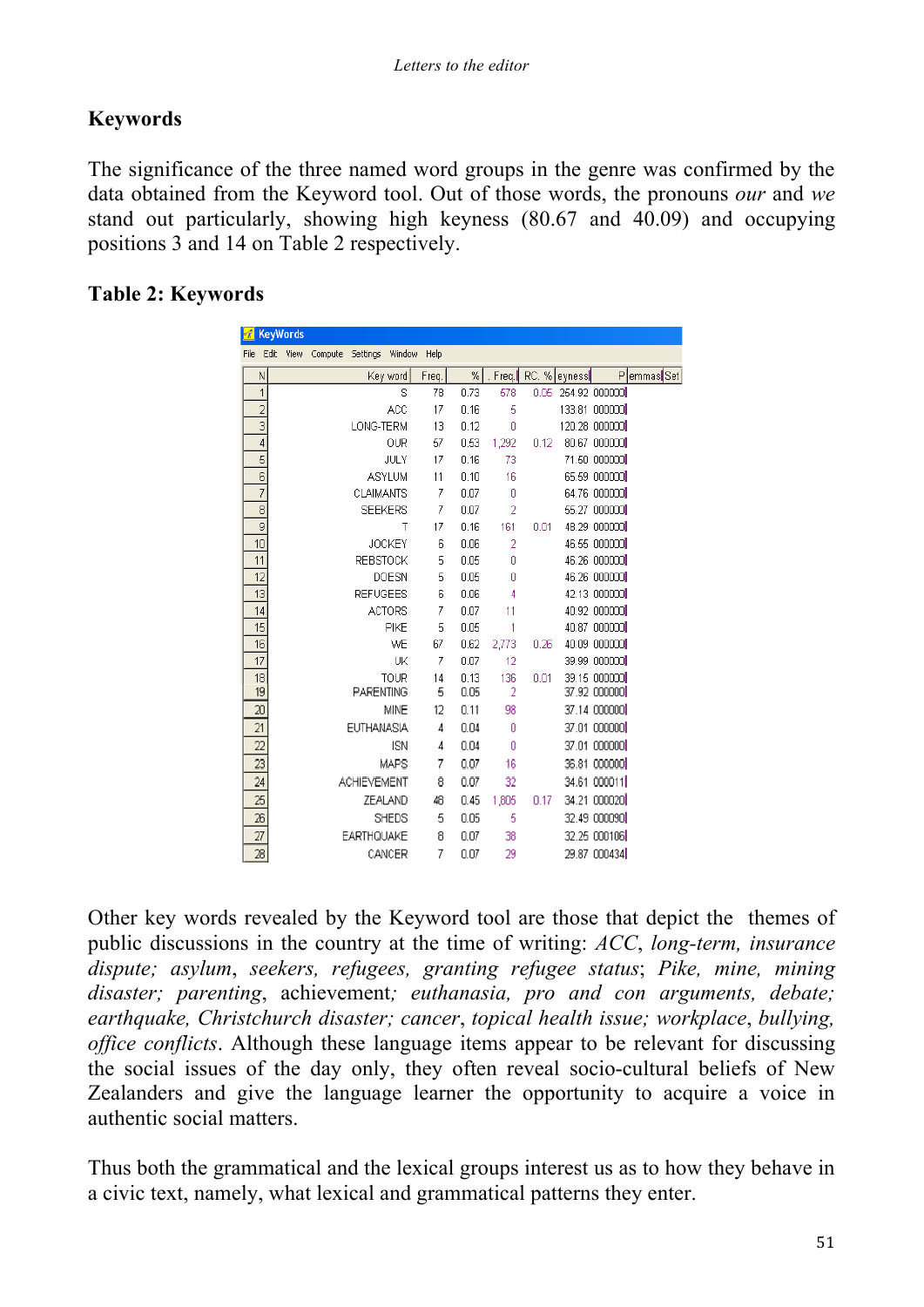#### **Lexical patterns**

The Concord function casts light onto the lexical opportunities of the noun *asylum,*  which appears to enter only a limited number of collocations: with the verb *to seek*  preceding it, with a variation of this pattern including the adjective *safe,* or collocations with the noun *seeker(s)* following it, thus placing the noun *asylum* into an adjectival position towards *seeker(s)* (see concordance lines below).

 is clear all people have a right to seek safe **asylum** and receive a fair hearing. Some 15 years ago, six as "queue jumpers" suggested those who seek **asylum** by boat act illegally. Although smuggling people Although smuggling people is illegal, seeking **asylum** is not. The suggestion there is a queue to jump sh protect its future? I welcome your editorial on **asylum** seekers and refugees but wish to correct the misst is somehow discretionary, his reference to **asylum** seekers as "queue jumpers" suggested those who see norance of the horrific reality that refugees and **asylum** seekers face on a daily basis. When faced with the

A point of interest presents itself in the fourth line, where the intuitively expected *refugees and asylum seekers* changes the order of its components thus turning into the collocation *asylum seekers and refugees.* 

The following concordance lines demonstrate the semantic prosody of the adjective *long-term, the use of which in long-term claimant(s); long-term disability; long-term benefit dependency; long-term sickness; long-term unemployment (rate), ACC's long-term clients* is connected with a negative result or a problem as in *long-term benefit(s).*

 adict the working group's claim of high levels of **long-term** benefit dependency. In international terms the character of people who tended to stay on [**long-term** benefits] and targeted early intervention with Any medical insurance scheme has **long-term** claimants. If you suffer a serious disability, you justified, will solve nothing. As one of ACC's **long-term** clients, I take issue with some of the things Paul have a character disorder rather than a genuine **long-term** disability. If this were so, ACC's desire to get reality is he is likely to go off ACC and onto a **long-term** sickness benefit. He will then not be entitled to lowest unemployment rate and the 5th lowest **long-term** unemployment rate in the OECD And although unemployment, and especially **long-term** unemployment, is corrosive to families and

In the debate on the roles of family and the school in the upbringing and academic success of New Zealand children, both the noun and the adjective *parenting* take a keyword role: *parenting style; parenting practices; parenting views; "the wedge approach" to parenting; aspect of parenting:* 

 There's much research available on this aspect of **parenting**. Above all, nurture your intensely. This is called the "wedge approach" to **parenting**. Chua openly admits her **parenting** practices are focused on describing "her fierce, achievement-oriented **parenting** style". Perhaps we can learn from a variety of **parenting** views and here in New

as well as the noun *achievement: academic achievement; in terms of achievement; achievement-oriented.*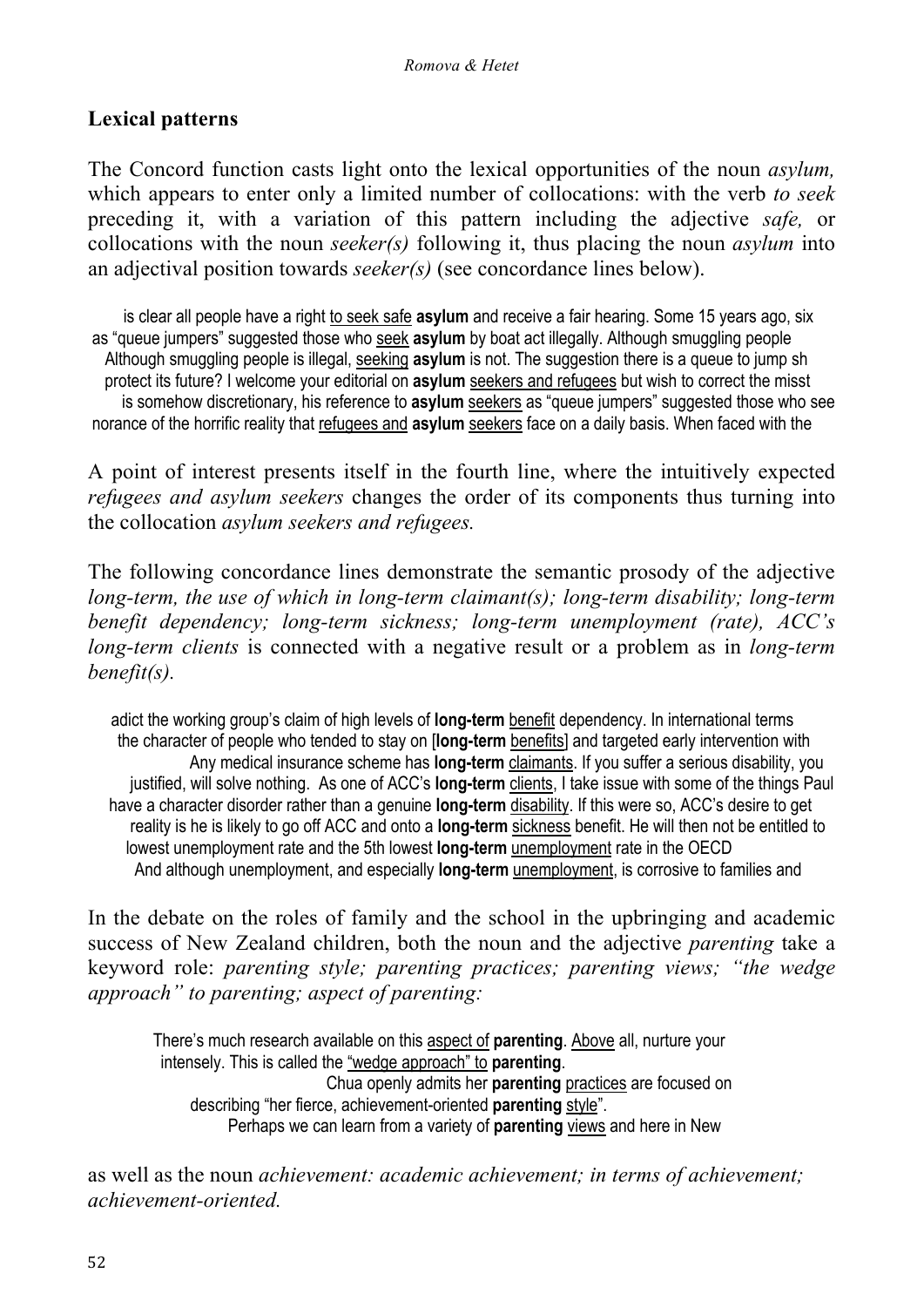whatever scale is used in assessing academic **achievement** ("Achieving child, controlling happy child was the ultimate goal in terms of **achievement** because "there's more to admits her parenting practices are focused on **achievement**, but does this make them Amy Chua's book, describing "her fierce, **achievement**-oriented parenting style"

The Pike River mine tragedy in the South Island of New Zealand sparked a serious discussion of mine safety responsibilities and legislation employing the word combinations: *run a mine; inspect the mine; coal mine; acoustic mine; a Chilean mine miracle; mine manager; mine safety.* In an attempt to convince the public of the value of their opinion, the writers often become emotional, a state that comes through in their use of extreme language such as *mine disasters,* and metaphoric language such as *mine-level decision making* and *a Chilean mine miracle.* In the final collocation, we observe a case of semantic change as Chilean stops denoting the geographical location of the mine and acquires the meaning of a happy end in a dramatic situation because of the well known positive outcome of what had been expected to fetch tragedy in Chile.

 three-legged stool, developed after 150 years of **mine** disasters in the UK – where more than 100,000 mine MV Derrycunihy, broke away and sank. An acoustic **mine**, dropped by the Luftwaffe, blew up as they restart with the training and experience to guide the **mine**-level decision-making. This is where the inquiry s professional Mines Inspectorate and also the **mine**-level worker-safety inspector, known as the check Pike River stool had only one leg. One or two **mine** managers cannot run a modern coal **mine** by River tragedy was never going to be a Chilean **mine** miracle. Those of us familiar with the coal level in the European Union and Australia. Our **mine** safety legislation and approach came from Britain, that gives them a right to speak out, inspect the **mine** themselves through their own trained and

Clearly the topical issues of the day are evaluated through idioms and phrasal verbs that impart the emotive and moral concerns of the writers. It is, however, the economic uncertainties that unleash the greatest range of idioms: *tighten our belts*, *passing the buck*, *paying lip service, living beyond our means*, *face the real costs*, *get off the couch*, *at the heart of, be up to the job, cold comfort, keep up with, catch up with, propping it up, rap over the knuckles* and *ring alarm bells.*

 To live beyond our means, we are simply *passing the buck to* the next generation. Animal cruelty should be *at the heart of* the 1080 debate

### *Reporting verbs*

As writers acknowledge the topical articles or editorials printed in the *Listener,* they often draw upon past personal experience and employ a range of reporting verbs so that they place their opinions and personal experiences in the context of the ongoing debate. The credibility of the letter writer with their claims, observations and demands is established via the choice of reporting verbs. As the choice of reporting verbs shows, this is one of a number of lexico-grammatical devices in the writers' toolbox to express a stance on a topical issue and to connect or align themselves with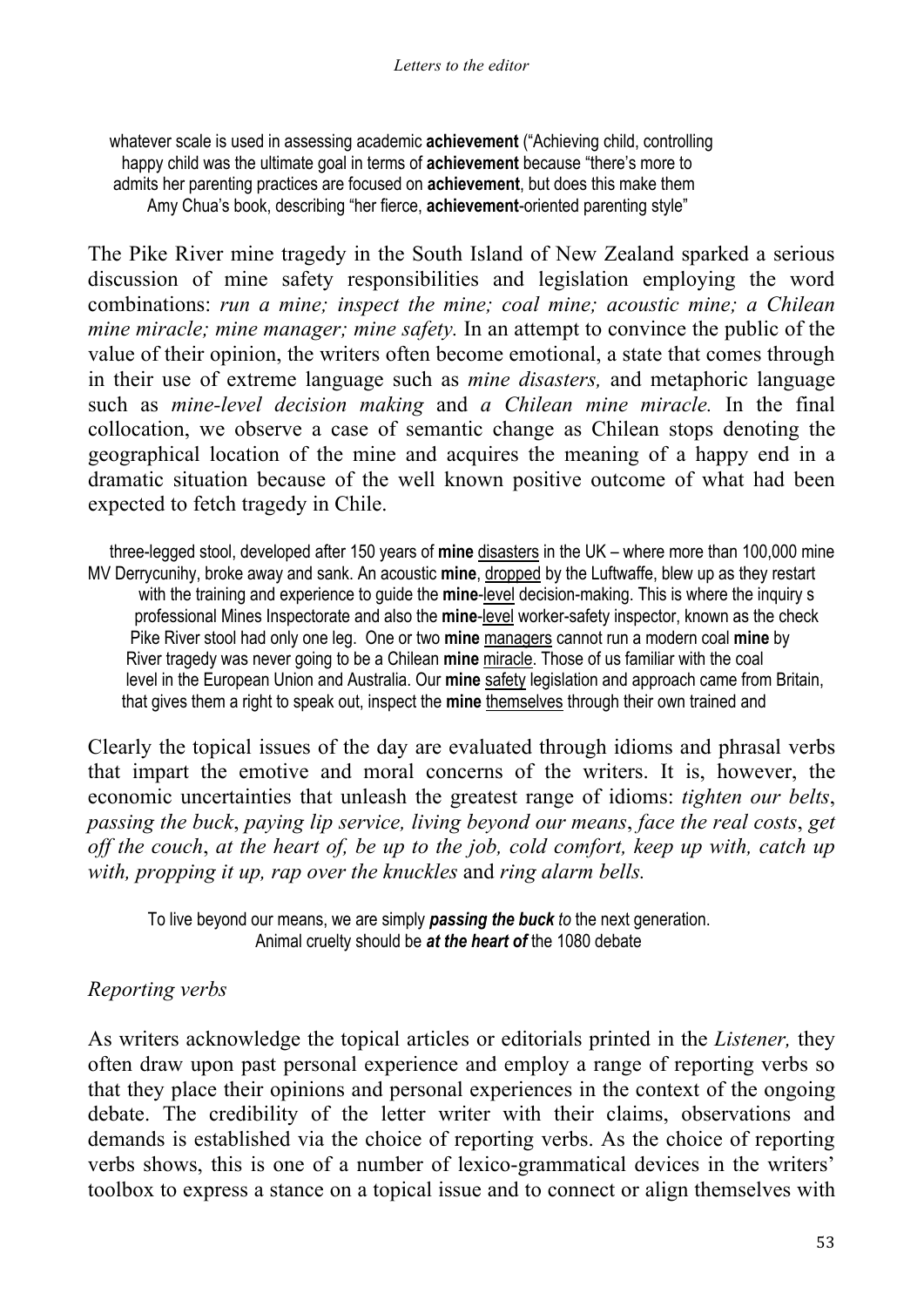the readership. Hyland (2008) states that the choice of reporting verb is important in academic writing; we observe that it is also clearly important in this genre of letters to the editor as the writers need to employ, with great economy, a variety of rhetorical devices to show logical clarity and persuasive opinion.

Thus the list of reporting verbs below shows how writers report and comment on the issues of the day as well as challenge and question claims made in the magazine:

 Laugesen's article ("Cold comfort", October 1) **ask**s "Will household electricity prices keep rising at which Wells asked a harpist whether she had been **ask**ed to play the harp nude, and a doctor about testic morning so he could distribute the new version. I **ask**ed what the difference was, and was invited to comp

that they wanted to come here because they **believe**d New Zealand had an independent approach to human

what it is that you would wish you readers to believe. You **propose**, it would seem, that marginal increases

treatment for it, and two have died from it. I **conclude** we know quite a lot about how to treat cancer, and

(Wine, July 9)? As a permanent resident, I also **find** this exclusion exists in the area of New Zealand l

Not only did the Prime Minister's comments **imply** protection of refugees is somehow discretionary,

insurance premiums' undoubted escalation doesn't **mention** is that New Zealanders blindly voted for politicia

her case against ACC at review recently, it was **report**ed ACC refused to reinstate care. Any medical

entrenched opinion, as Professor Barry Gustafson **reveal**ed in his Muldoon biography, Muldoon held the view

 Corrections Minister Judith Collins **say**s, "Drug and alcohol units are responsible for the British Geological Survey in Edinburgh as **say**ing: "Christchurch has never been identified as a and natural decline of very old forests, I can **say** there is no doubt possums are the major cause of As one parent commented: "What I have always **said** … is if at the end of the day you can say to yours were safer than others. I was very impressed and **said** so. Then he told me that unfortunately these maps "Good artists copy, great artists steal." So **said** The existing "intellectual property rights"

the light of this information. Recent figures **show** our economy making a fragile recovery. However,

work environment must be addressed. Reports **suggest** that workplace bullying is common and seriously

 to unite in improving their lot. If producers **think** dividing the creative community will help them economists and credit-rating agencies seem to **think** is so important when considering a nation's solven a self-indulged interviewer to be part of it? I **thought** New Zealand television had scraped well through th the northern half of the North Island, initially **thought** to be insect-related. Apart from humans and their

 ion with them." ACC is less than subtly trying to **tell** the public that long-term claimants have a charact that for the sake of convenience) can't actually **tell** you whether the forcing resulting from atmospheric people they should be able to work is like **telling** paraplegics they should be able to run. If you can of being identified as "pushy", yet they are also **told** to support and encourage their children and to others. I was very impressed and said so. Then he **told** me that unfortunately these maps had been recalled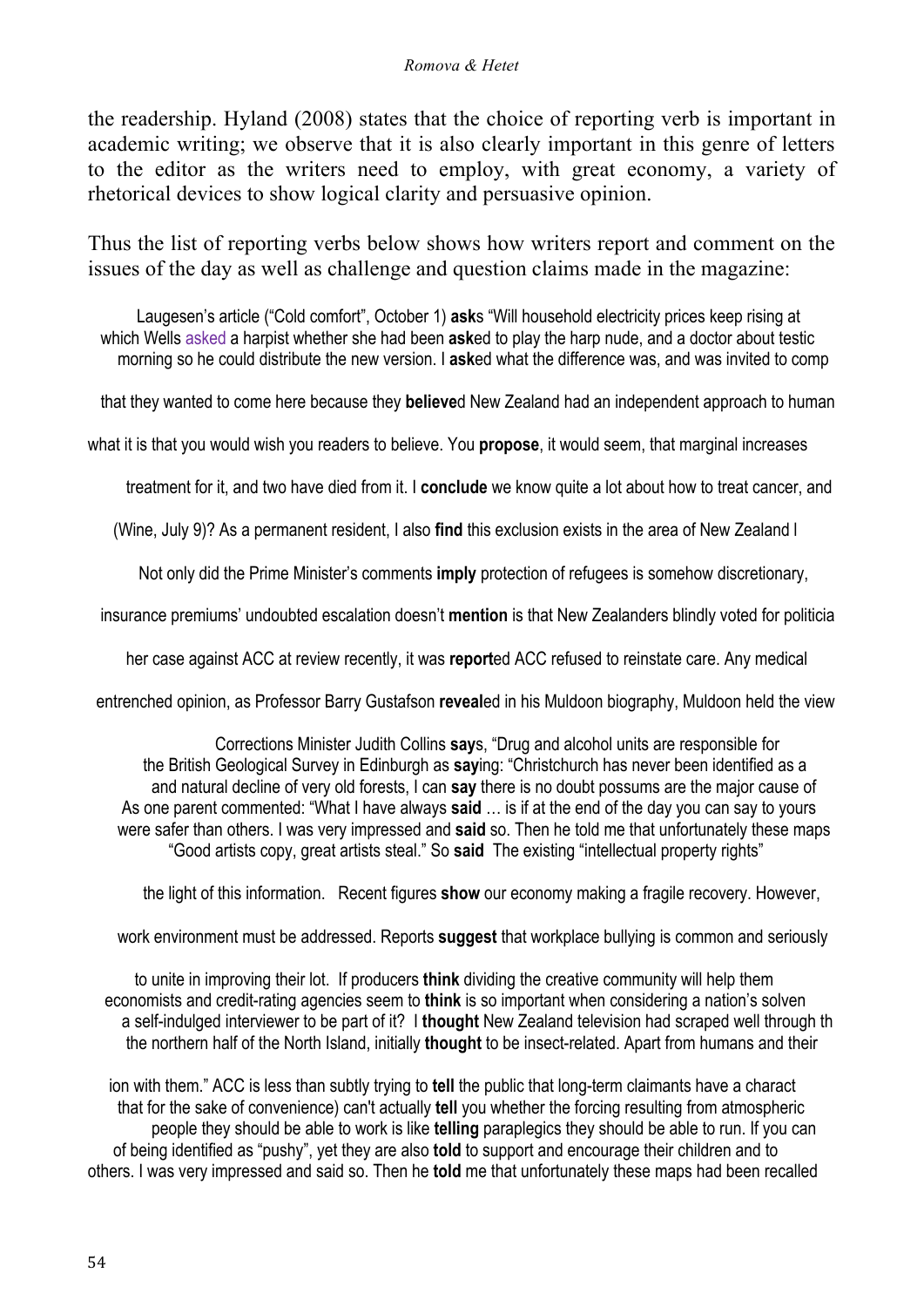As well as their derivatives, reporting verbs often occur outside patterns of reported speech, further underlining the stance of the writer on a particular issue.

 some parents of talented children **think** about achievement and as such is culturally open debate as a result. My critical **think**ing skills and the need to understand all

 July 9). Contrary to received **think**ing, the Government strenuously opposed the virtuous, popular uprising is shallow **think**ing. USING 1080 Having spent 40 years to late August was \$67.15 – which I **thought** excessive for a person living alone in a small

directly contradict the working group's **claim** of high levels of long-term benefit dependency

"Fatal failure" (March 5) with interest. No **mention** was made of the energy absorbing

 insects or carcasses. New studies **reveal** the inadequate data and bad STRESS LESS Thank you for the **reveal**ing and insightful article on stress

which only recognise inventions **considered** "novel", "non-obvious" and "useful" (the the inquiry should begin, before even **consider**ing the proximate causes of the gas –

### **Grammatical patterns and their functions**

#### *Pronouns*

The most noticeable feature of the frequency word list appears to be the predominance of personal and possessive pronouns, particularly of the first and second person. In the word list, *I* (used 84 times), *we* (63), *our* (57), *you* (47), *they*  (40), *my* (38), *their* (36) and *us* (22) are in the top 56 most frequent words. This predominance of pronouns is also reflected in the Table 2: Keywords, where *our* and *we* occupy positions 3 and 14 respectively. It can be argued that these pronouns mark interpersonal interaction and personal involvement, and are used by the writers as a rhetorical device to express personality and subjectivity. At the same time, these pronouns serve as devices that establish and confer rapport and solidarity with the readers and seem to show that the writers are representing their communities. For example, the concordance lines below show that *we* helps the writers to connect with the readership, to involve them in the writers' arguments, thus providing the audience with a sense of inclusiveness, unitedness and involvement with the topical issues.

 of a life than a benefit ever did. When **we** all get together now as adults This disaster is one **we** all should contribute to**.**  If **we** continue to live beyond our means, **we** are simply passing the buck to families and communities, and **we** as a nation should always be doing more the de facto recession **we** are experiencing is that the private housing This figure will show **we** are living beyond our means,

It is interesting to note that *we* is sometimes followed by *as a nation* and often by *all*, which reinforces the sense of unity of and with the community as far as the argument goes. At the same time, this pronoun participates in assuming a tentative tone and in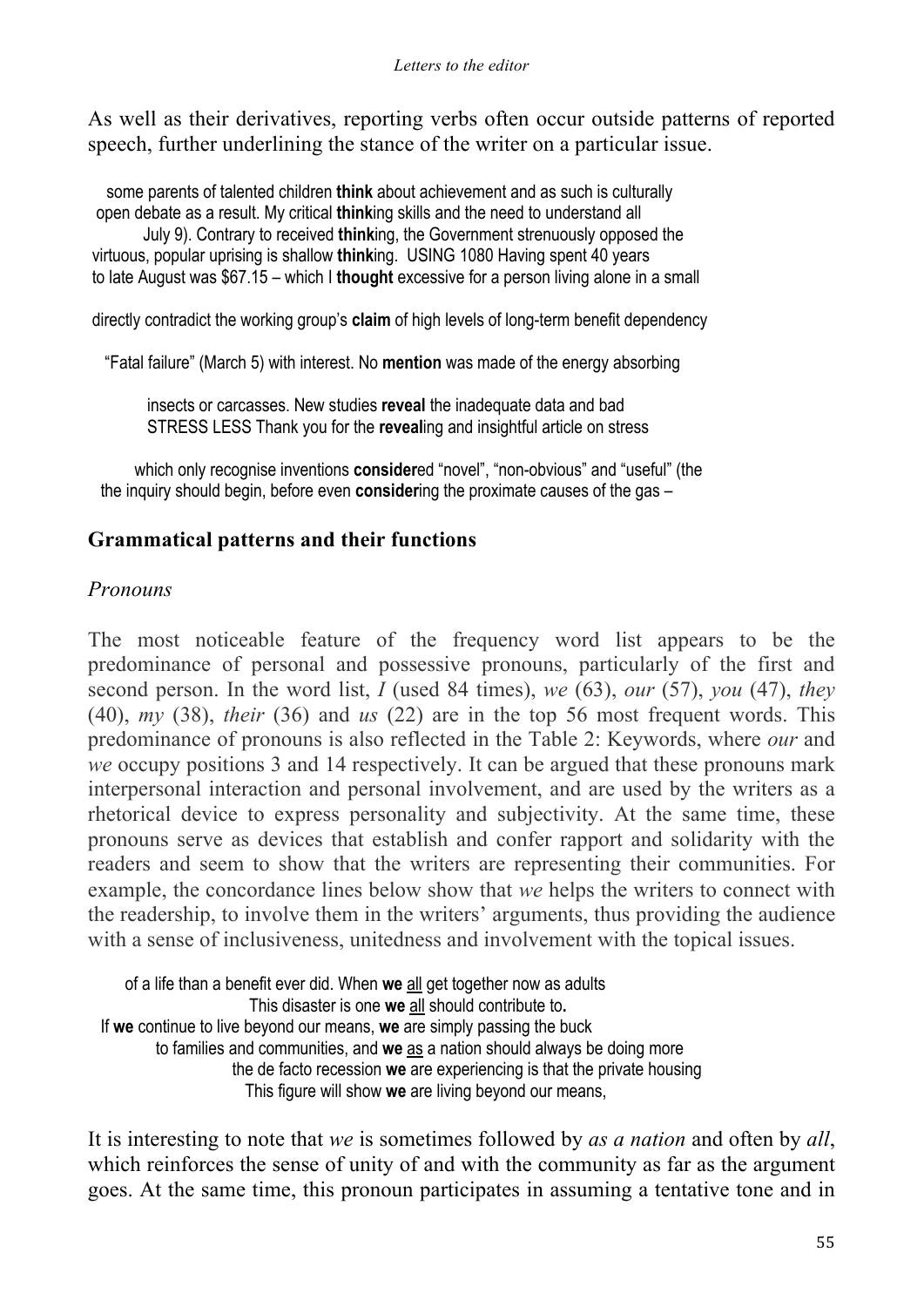hedging the writers' claims when followed by the modal verb *can* and is often preceded by *perhaps.*

is open for discussion. Perhaps **we** can learn from a variety of parenting

*We* can also explicate the writers' logic or method regarding their arguments or procedures.

 as **we** can manage. And once rebuilding commences, **we** can expect the Christchurch economy to recover and two have died from it. I conclude **we** know quite a lot about how to treat cancer,

The first person *our* is widely used in the letters to convey a sense of national identity and bond between author and reader: *our beaches, our borders, our community, our country, our leading economists, our native birds, our own public money, our welfare system, our adversarial system, we keep shipping our coal to China, our country, our diplomacy, our economic future, our future, our history, our health, our (main) legacy, our life, our means, our fellow humans, our labour and skills, our policy, our national and personal well-being, our insurance companies, our "clean, green" image, our mine safety legislation, our growing Asian population.*

The pronoun '*I'* allows the writer to inject a personal tone into the text.

 Australians or New Zealanders. Nor, as far as **I** am aware, did any of my five The smoker in the family does not have cancer. As **I** am keen to live, **I** eat my broccoli and

Alternatively, it gets involved in expressing feelings.

 **I** achieved to the best of my ability', then **I** am happy. **I** don't need him to be getting 100 and even as a 15-year old **I** was impressed by the strong intellectual and if this is possible. Earlier this year **I** was shocked and horrified to watch a 3 News item

As illustrated below, *my* is employed extensively to set the scene to personal anecdotes.

 personally work for or earn. I inherited only **my** attitudes to the three "E"s: education, ethics, NZ Super we receive, and enjoy each day. In **my** student days (long ago) during a

A particularly strong pattern is referring to family members: *siblings*, *children* and especially *mothers* and *fathers.*

 although I didn't know it at the time. Men like **my** father kept workers in the higher-risk industries As far as sun exposure and cancer, **my** father was a nudist and by rights should have got this inquiry should start, I want to talk about **my** father. A ship's engineer, he came back the six children she took with her when she left **my** father. The benefit fed her addiction **My** point is that because of the regular handout **my** mother gathered fortnightly from the Government, myself as a product of the welfare state. **My** mother separated from **my** father not long after the huge impact on **my** life and those of **my** siblings. **My** mother wasn't a particularly good mother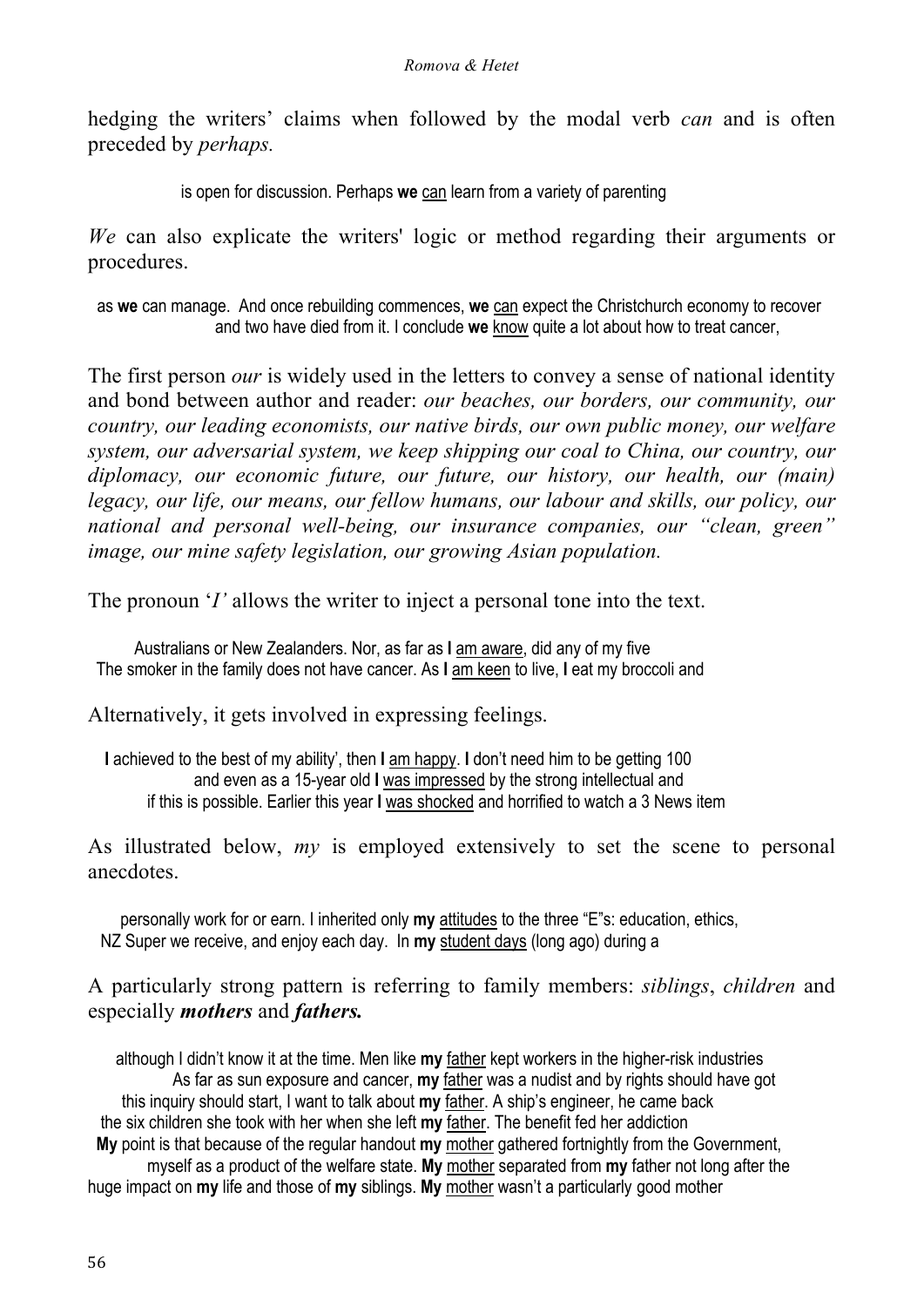#### *Modal verbs and their functions*

The writers' purpose to state their opinions and positions on topical issues clearly and loudly is a purpose often served by *must, should, will* and *can.* 

management to develop a happy work environment **must** be addressed. Reports suggest that workplace bully 24 of maintaining tools and buying milk and tea. We **will** never have enough money to buy a "shed", and

 Society **should** be putting a lot more effort into trying functioning of staff. Bullying **should** become a dismissible offence. This disaster is one we all **should** contribute to. enough to kill 20 million people. We **should** face the real costs of such Any suggestion that all "white" people **should** feel guilt because of historic sins

There is a strong semantic prosody in the way *should* is often connected with *we*, *all, we all,* and abstract subjects such as *society, humanity, inquiry and bullying.*There is an overriding inclusiveness and a sense of rallying the readership in the use of *we can*… and the rhetorical questions starting with *How can we…?* as in the example: *How can we ensure Men's sheds have a shed…*

While the above modals convey the writers' strong stance and confidence, caution and evaluation of the views of others are introduced through the use of hedges such as *could* and *might.*

 and possibly of other staff. This **could** be a starting point for improved productivity a supportive workplace is one action that **might** be taken. Also, short courses could be arranged

The modal meaning of the adverb *perhaps* brings it into the same category of hedges.

considering the proximate causes of the gas – and **perhaps** coal-dust – explosion. ars before Polynesians ventured into the Pacific. **Perhaps** Maori discovered its medicinal properties through

### *Structures with link-verbs*

Verbs of reduced lexical meaning, *seem, appear, look,* often serve the purpose of making a general claim coming from specific examples. As hedging devices, they help present an opinion in an objective way.

 ures similar to those used in the case of tobacco **seems** likely to have a much better chance of success wit ining from becoming embroiled in the vitriol that **seems** to exist in the US in response to Chua's book. U article also quoted him as saying that "it now **appears** likely that the Christchurch quake resulted from

#### *Discourse markers*

(so allegedly bringing the opposite). Clouds**, for example**, have a cooling effect. Have these 'climate scient rtgage, especially when there are children. **As an example,** consider a property ladder with 1000 homes itted to the parliamentary complex, **an incredible example** of innovative, skillful and expensive engineering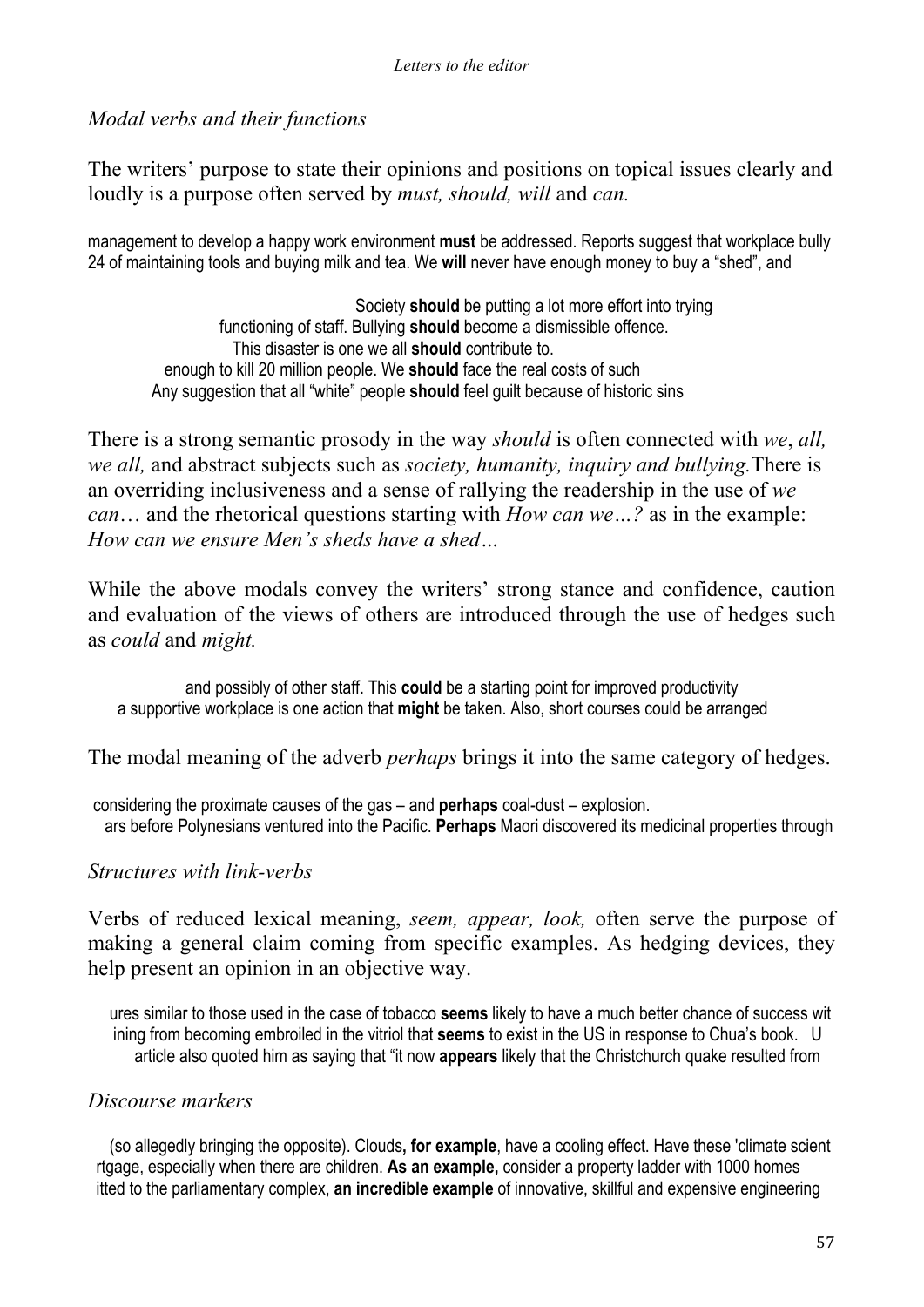National's plans to sell New Zealand assets **such as** the power company SOEs,

traumatised people they should be able to work **is like** telling paraplegics they should be able to run.

 The next homeowner also borrows and does **the same** thing. This continues until a homeowner near the t Men like him in the Mines Inspectorate did **the same** in the nation's mines.

 fit margin. The New Zealand electricity system is **similar** because it is dominated by hydro power. The water duced the legal limit further. Employing measures **similar** to those used in the case of tobacco seems likely

The above concordance lines indicate that unlike the range of discourse markers used in an academic argument, the discourse markers appearing in the letters-to-the-editor could be grouped into two categories: those serving to support an argument with examples – a clear indication of the persuasive nature of the genre, and discourse markers of similarity, rather than contrast, which help to tell a story and to convince.

#### *It-clauses*

*It***-**clauses are employed by writers to persuade readers of the validity of the position they have taken. *It* can create the impression that the information being presented is objective and impersonal. This is termed the *anticipatory/dummy it*, with the *extraposed subject* shifted to the end of the sentence, usually in the form of a clause or a non-finite phrase. The key information, or the rheme, is loaded to the end of the sentence.

 The article also quoted him as saying that "**it** now appears likely that the Christchurch comment that "contracts were offered and **it**'s absolutely the choice of the individual to creative interaction and teamwork at its core. **It**'s misleading to say actors are "the best builds toward its final recommendations, **it**'s worth noting that an independent her case against ACC at review recently, **it** was reported ACC refused to reinstate

Similarly to the anticipatory *it*, the emphatic *it* also functions as the sentence subject and serves to show the writer's evaluation of the topic under discussion, but puts semantic and logical emphasis on the word/phrase that immediately follows the verb.

 if I can encapsulate in a few lines what **it** is that you would wish you readers to believe. the perpetual nature of the housing market, but **it** is the relative nature of property that seen in chewing of the foliage, the study showed **it** was the harvesting and damage of new

### *That and that-clauses*

In dealing with social issues, the writers extensively use *that* and *that*-clauses*,* which we categorise according to their function.

a) The Referential *that*:

ngs for centuries, of course, nothing novel about **that**. Australian aborigines used manuka medicinally for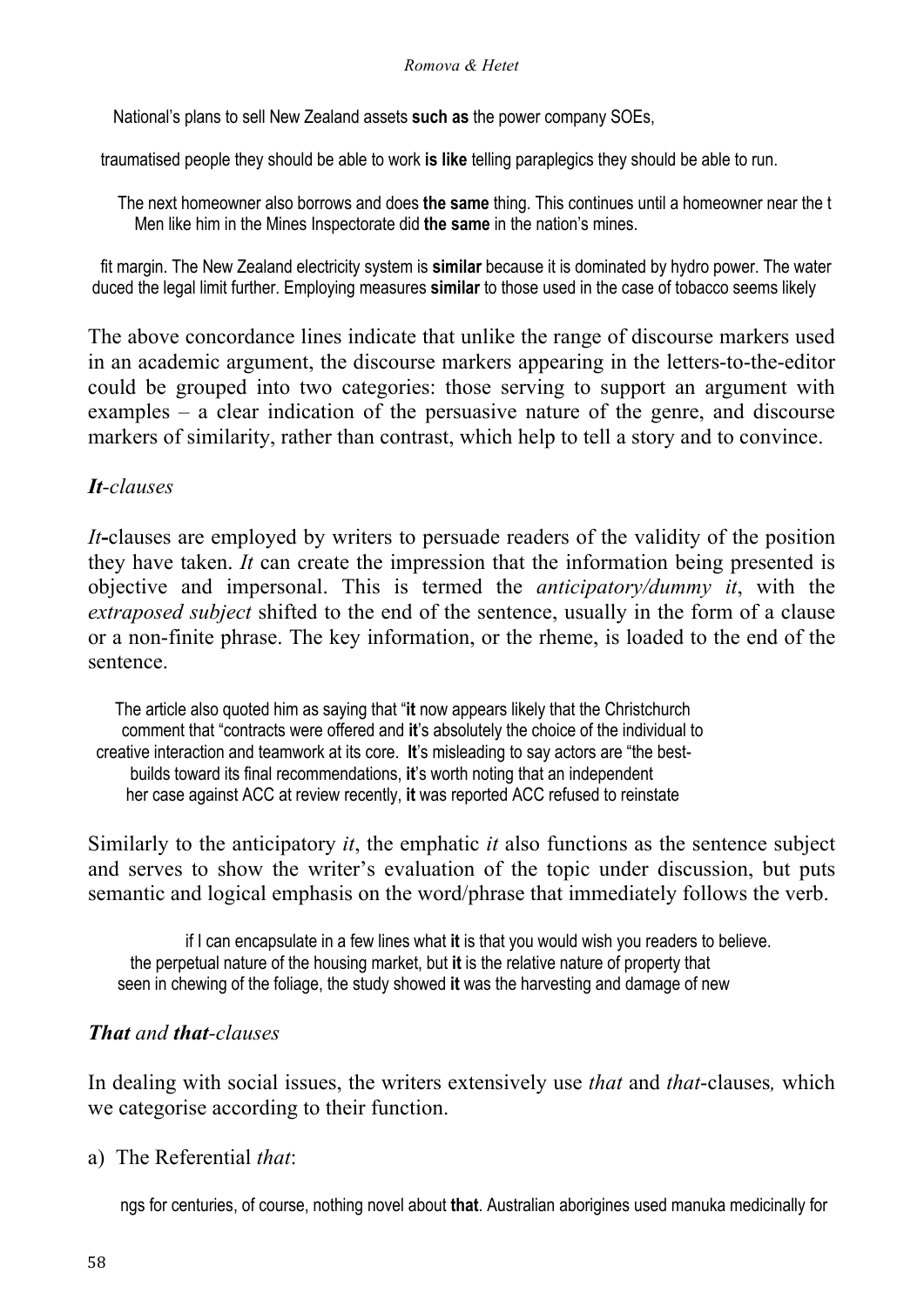societies like Japan, Norway, Finland and Sweden. **That** gap matters because the evidence shows that with orld while sipping tea and eating stale biscuits. **That** helps get rid of some of the frustration, but next

b) Object *that*-clauses in reporting:

 the heat of the day. But I am yet to be convinced **that** all the millions spent on cancer research have don rk environment must be addressed. Reports suggest **that** workplace bullying is common and seriously impairs

c) Relative defining *that*-clauses (*the*+noun+*that*+clause):

abour's figures do not account for the \$7 billion **that** would be forgone by stopping National's plans to s elease that specifically included the advertising **that** shows "Dan Carter and Ngahuia Williams, on super-s

d) Relative disclosing *that*-clauses (*the+*abstract noun*+that*+clause):

 ethics, and effort – nothing more. Any suggestion **that** all "white" people should feel guilt because of hi professionals has waned. Robin Scholes's comment **that** "contracts were offered and it's absolutely the ch w of "locking them up" retains traction. The fact **that** alternative methods of treatment – before reaching ore robust future unfortunately lie with the hope **that** a government can be formed **that** has members ve in. No one chooses to be traumatised. The idea **that** you just get over it would be all very well if it

e) The Substitutional *that*:

 he very scientists (well, anyway, let's call them **that** for the sake of convenience) can't actually tell y r domestic stock, the only significant impact was **that** of possums, which could defoliate and kill a matur nts' parents. A primary focus for discussion was **that** of the parents' understanding of what the phenome

g) Complementary *that-*clauses (*be/seem/appear+that+*clause):

 ered to check where the benefit went. My point is **that** because of the regular handout my mother gathered of the de facto recession we are experiencing is **that** the private housing market has "propped itself up

# **Discussion and conclusion**

In answer to the research questions of this study, the analysis of the corpus of 50 letters to the editor of the *New Zealand Listener* demonstrates how the lexical and grammatical features characteristic of the genre are employed to satisfy the demands of the writers' persuasive goals in combination with expressing their personal feelings about important topics of the day. These two major applications of a number of language items make up the essence of the genre.

The use of this small corpus has allowed us to examine a considerable amount of text (10,675 words) to identify the frequency of words and grammatical patterns, to reveal key language items in the genre, and to study and describe the features of the genre. This should enable teachers to target key items in class and students to learn to write them more effectively. The lexico-grammatical features characterising the genre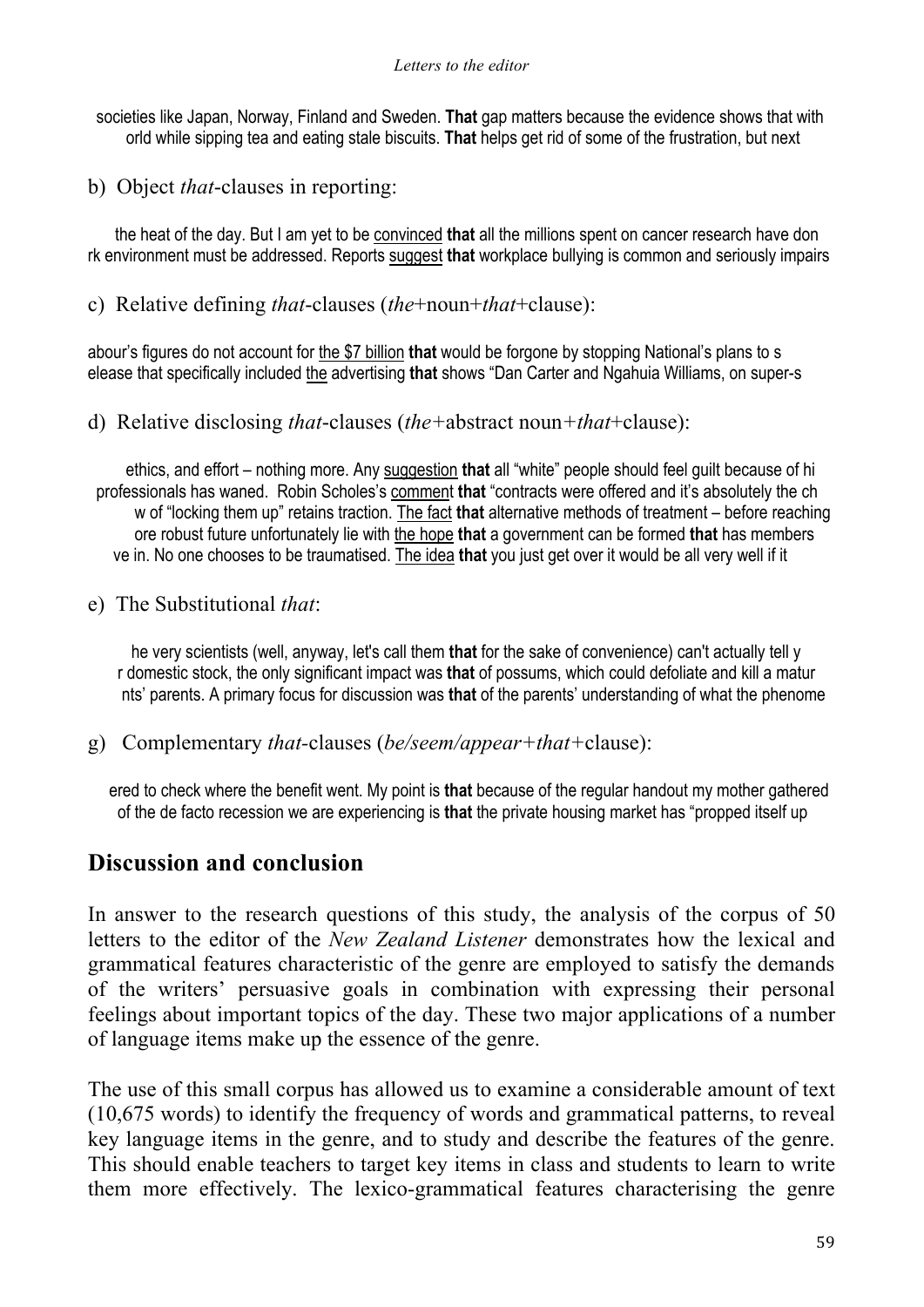include: personal and possessive pronouns, modals, vocabulary used in public discussions at the time the letters were published, idioms, reporting verbs, hedging devices, exemplifying and comparative discourse markers, certain types of *it*- and *that*-clauses. The co-occurrence of several features beside each other in a sentence fulfils the function of presenting densely packed information.

The concordance lines have given us "instances of language use when read horizontally and evidence of system when read vertically" (Hyland, K. 2004, p. 216). The following are examples of uncovered information about both use and system:

- the preferred patterns of the use of personal and possessive pronouns are associated with writer stance, reader involvement, claims, evaluations and criticisms;
- the semantic prosody, or the connotative meaning, of the adjective *long-term* is that of unfavourable implications because of its association with nouns indicating problems;
- the expression *Chilean mine* has undergone the process of semantic change because of the context of its recent use;
- expressions of certainty are frequent, but they are often hedged for the purposes of presenting an objective position, description or evaluation;
- *It* followed by *that* in the near vicinity is used frequently for emphasis, referencing or substitution purposes, or to express an evaluation of whether the following statement is likely to be true or not.

Once again, armed with this kind of information about their target genre, EAL students are able to make choices that are better informed, guided by expert practice and expectations of the discourse community that uses the genre: the readership of a magazine. The high productivity of the items above justifies the inclusion of them in courses aimed at teaching civic writing.

In this light, there is clearly a need for more descriptions of the genre to enable L2 writers to control their texts. This study is a broad look at the linguistic features of letters to the editor, and specific studies on the details of the use of specific features are to follow. We also need a greater understanding of the relationship between civic genres, and between civic and other persuasive genres, the academic genre in particular. This need is justified by the fact that many of the language features derived from this study of letters to the editor may be characteristic of other persuasive genres too, such as argumentative essays, where similar functions occur.

It is always important to contextualise genres in the classroom by discussing their purpose, audience, and underlying beliefs and values before discussing their language features. Since the relationship between civic genres and ideology is strong, the study of text features of letters to the editor particularly needs to be combined with the study of social and cultural practices surrounding these texts. Students need to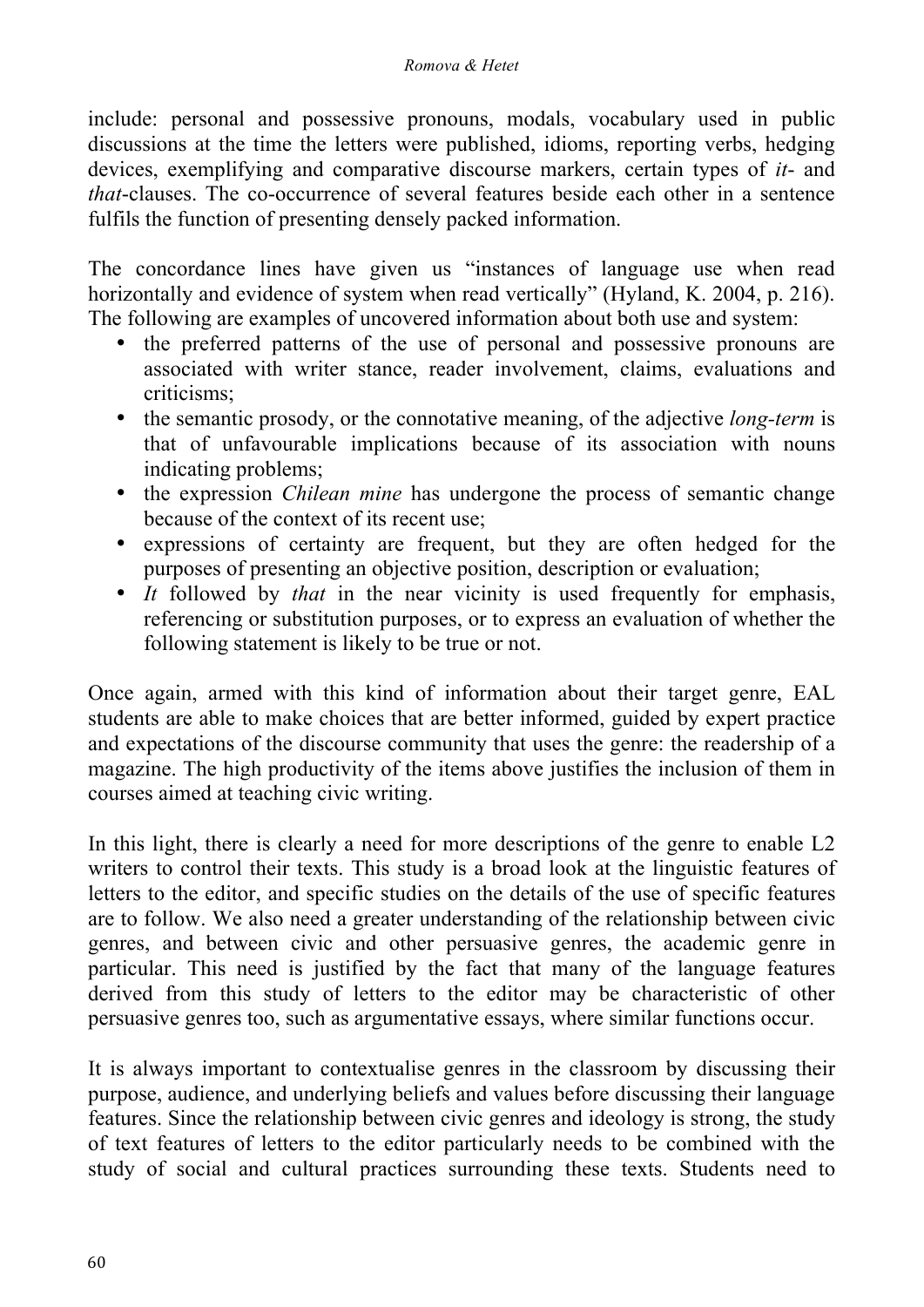understand how the civic genre is not just about forms, but part of political and cultural life.

Interestingly, our small corpus of 50 letters to the editor has offered sufficient information to allow not only a description but also an interpretation and explanation of the items in question. Being also the compilers of the corpus, we were familiar both with the whole texts that went into the corpus and with the socio-cultural circumstances depicted in them. We can therefore state that the role of a small corpus lies in its ability to uncover how participants perform and how their goals and practices are evidenced in the data, thus answering Bhatia's (2004) call for movement from textualisation to contextualisation to social spaces. In summary, this study can be regarded as an addition to the literature claiming that specialised corpora are "contextually driven" (Handford, 2010, p. 262) and present a base for combining genre and corpus approaches.

Consideration should be given to the fact that the study has resulted in a significant amount of information, which may have to do with the discourse requirement of the genre (brevity), and a question arises whether and how so much linguistic information can be handled in the classroom. One suggestion here could be that the type of data to prioritise for teaching is probably the one that is relevant at all times rather than the vocabulary related to discussions of the day only. Perhaps the comparison with the findings on the learner corpus of letters to the editor, which are to be made in the next stage of the project, will help teachers decide which of the features should take priority places in the civic writing syllabus.

# **References**

- Bazerman, C. (1994). Systems of genres and the inactment of social intentions: Rethinking genre. In A. Freedman & P. Medway (Eds.), *Genre and new rhetoric* (pp. 79-88). London: Taylor & Francis.
- Bean, J. C. (2011). *Engaging ideas: The professor's guide to integrating writing, critical thinking, and active learning in the classroom.* Hoboken, NJ: John Wiley & Sons.
- Belcher, D. (2006). English for specific purposes: Teaching to perceived needs and imagined futures in worlds of work, study, and everyday life. *TESOL Quarterly, 40,* 133-156.
- Bhatia, V. (2004). *Words of written discourse: A genre-based view.* London: Continuum.
- Biber, D. (1988). *Variation across speech and writing.* Cambridge: Cambridge University Press.
- Biber, D. (2006). *University language: A corpus-based study of spoken and written registers.* Amsterdam: John Benjamins.
- Biber, D. (2010). What can corpus tell us about registers and genres? In A. O'Keeffe, & M. McCarthy (Eds.). *The Routledge handbook of corpus linguistics*. Abingdon: Routledge.
- Bloch, J. (2009). The design of an online concordancing programme for teaching about reporting verbs. *Language, Learning and Technology, 13,* 59-78.
- Bloch, J. (2010). A concordance-based study of the use of reporting verbs as rhetorical devices in academic papers. *Journal of Writing Research, 2* (2), 219-244.
- Bloor, M. & Bloor, T. (1993). How economists modify propositions. In W. Henderson, A. Dudley-Evans & R. Backhouse (Eds.), *Economics and language* (pp.153-169). London: Routledge.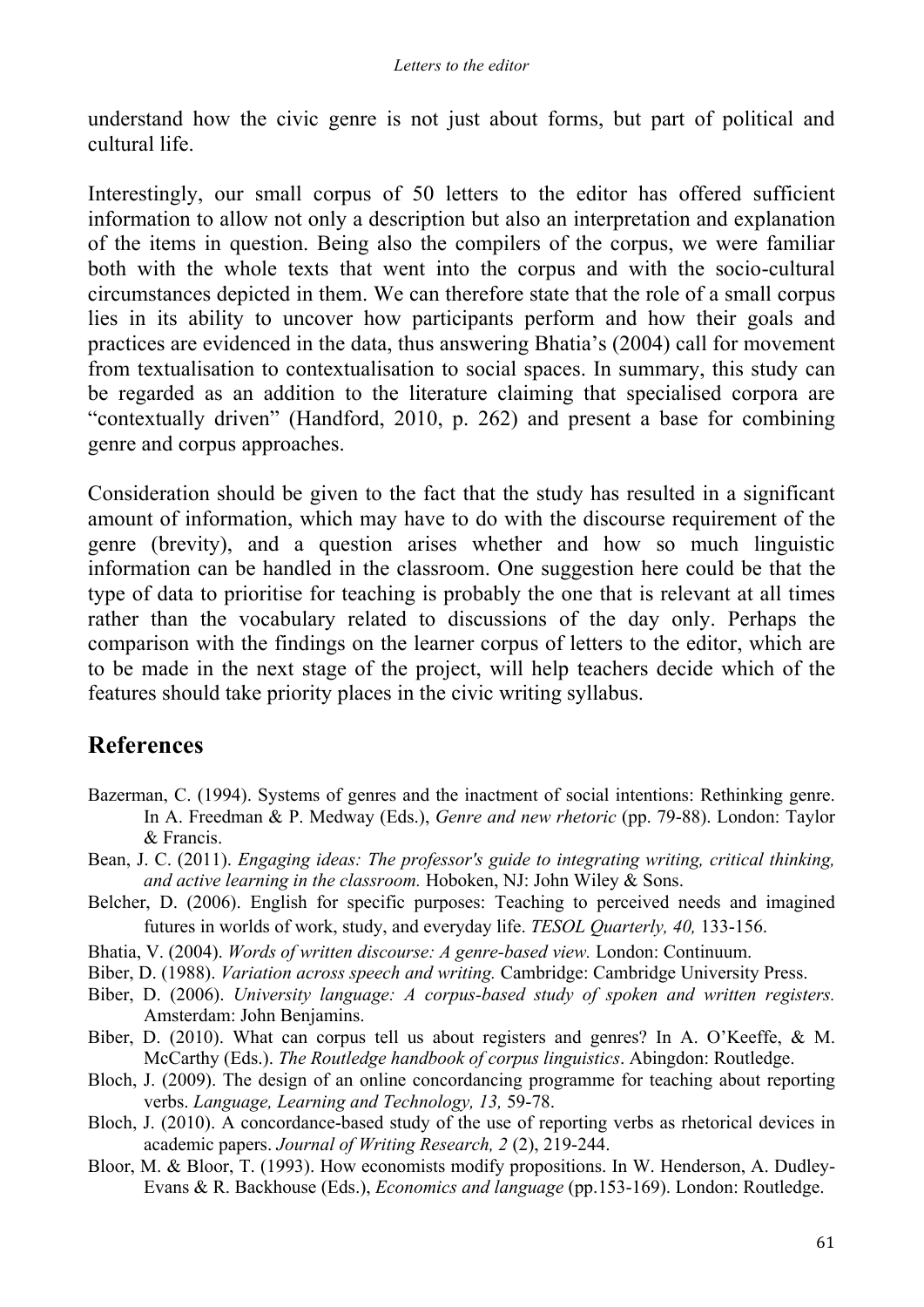- Connor, U. & Upton, T. (Eds.) (2004). *Discourse in the professions: Perspectives from corpus linguistics.* Amsterdam: John Benjamins.
- Conrad, S. (1996). Investigating academic texts with corpus-based techniques: An example from biology. *Linguistics and Education,* 8, 299-326.
- Cortes, V. (2004). Lexical bundles in published and student disciplinary writing: Examples from history and biology. *English for Specific Purposes, 23,* 397-423.
- Dos Santos, V. B. M. P. (2002). Genre analysis of business letters of negotiation. *English for Specific Purposes*, *21*, 167-199.
- Dudley-Evans, T. (2000). Genre analysis: A key to a theory of ESP? *Uberica: Revista de la Asociacion Europea de Lenguas para Fines Especificos (AELFE), 2,* 3-11.
- Flowerdew, J. (2004). The argument for using English specialised corpora to understand academic and professional settings. In U. Connor & T. Upton (Eds.), *Discourse in the professions: Perspectives from Corpus Linguistics* (pp. 11-36). Amsterdam: John Benjamins,.
- Flowerdew, J., & Wan, A. (2006). Genre analysis of tax computation letters: How and why tax accountants write the way they do. *English for Specific Purposes*, *25*, 133–153.
- Flowerdew, J., & Wan, A. (2010). The linguistic and the contextual in applied genre analysis: The case of the company audit report. *English for Specific Purposes*, *29*, 78–93.
- Fries, C. (1940). *English word lists: A study of their adaptability for instruction.* Washington, DC: American Council on Education.
- Ghadessy, M., Henry, A., & Roseberry, R. (Eds). (2001). *Small corpus studies and ELT: Theory and practice.* Amsterdam: John Benjamins.
- Greaves, C. (2009). ConcGram 1.0. Amsterdam: John Benjamins.
- Handford, M. (2010). What can a corpus tell us about specialist genres? In: A. O'Keeffe & M. McCarthy (Eds.), *The Routledge handbook of corpus linguistics* (pp. 255-269). London: Routledge.
- Hunston, S. (2000). Evaluation and the planes of discourse: Status and value in persuasive texts. In S. Hunston & G. Thompson (Eds*.), Evaluation in text: Authorial stance and the construction of discourse* (pp. 176-207). Oxford: Oxford University Press.
- Hyland, K. (1999). Exploring corporate rhetoric: Metadiscourse in the CEO's letter. *Journal of Business Communication*, *35*(2), 224-45.
- Hyland, K. (2000). *Disciplinary discourses: Social interactions in academic writing*. New York: Longman.
- Hyland, K. (2002). Activity and evaluation: Reporting practices in academic writing. In J. Flowerdew (Ed.), *Academic discourse* (pp.115-130). Harlow, England: Longman*.*
- Hyland, K. (2004). *Genre and second language writing.* Ann Arbor: The University of Michigan Press.
- Hyland, K. (2005). Stance and engagement: A model of interaction in academic discourse. *Discourse Studies*, 7, 173-292.
- Hyland, K. (2008). Make your academic writing assertive and certain. In J. Reid (Ed.), *Writing myths: Applying second language research to classroom writing* (pp. 70-89). Ann Arbor, MI: University of Michigan Press.
- Kennedy, G. (1998). *An introduction to corpus linguistics*. London. New York: Longman.
- Koester, A. (2006). *Investigating workplace discourse.* London: Routledge.
- Lee, D. (2008). Corpora and discourse analysis: New ways of doing old things. In: V. Bhatia, J. Flowerdew & H. Jones (Eds.), *Advances in discourse studies* (pp. 84-109)*.* London: Routledge.
- McCarthy, M. & Handford, M. (2004). Invisible to us: A preliminary corpus-based study of spoken business English. In U. Connor & T. Upton (Eds.), *Discourse in the professions: Perspectives from Corpus Linguistics* (pp. 167-201)*.* Amsterdam: John Benjamins.
- Miller, C. R. (1994). Rhetorical community: The cultural basis of genre. In A. Freedman & P. Medway (Eds.), *Genre and the New Rhetoric* (pp. 67-78). London: Taylor & Francis.